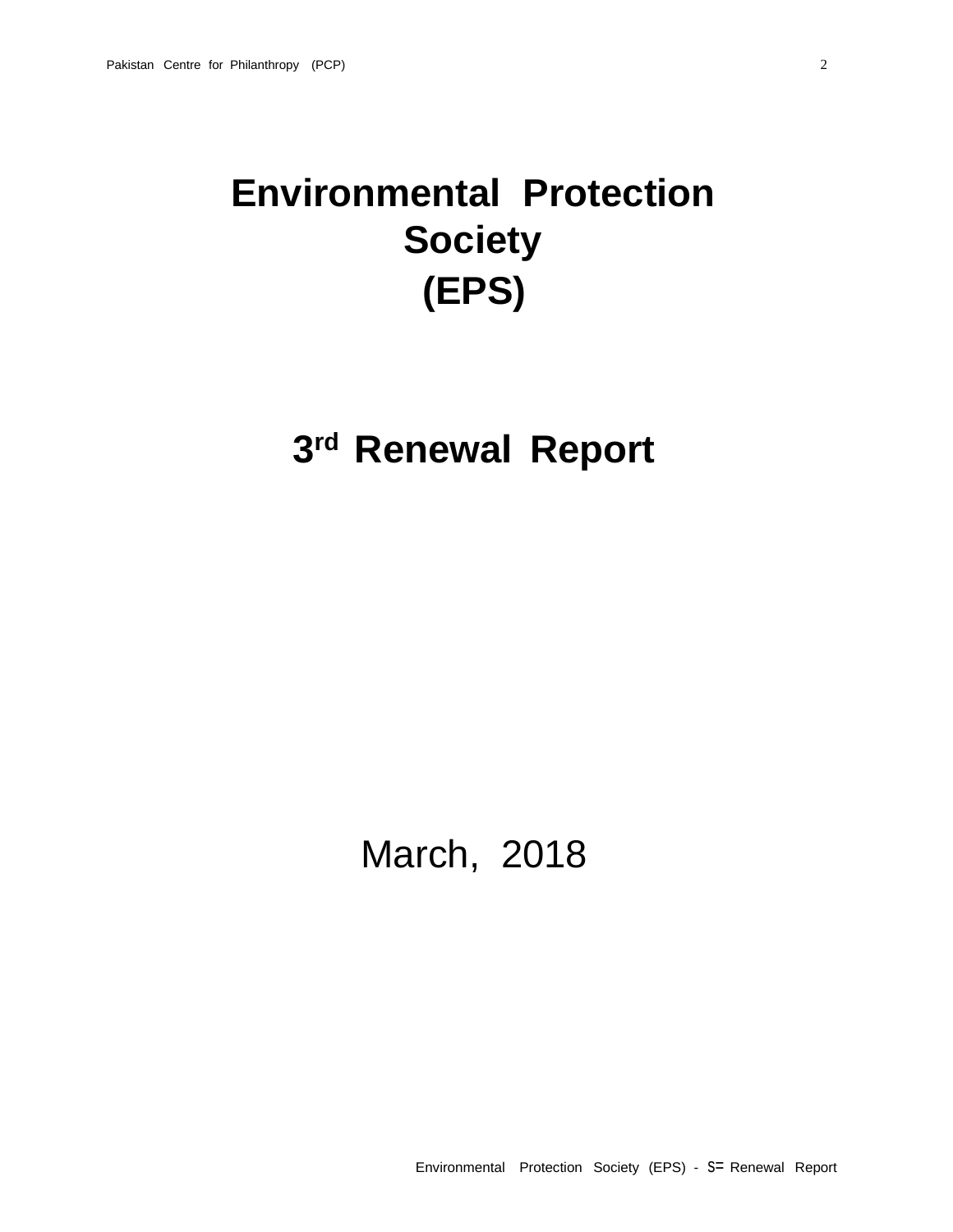## TABLE OF CONTENTS

|                                                                               | ERROR! BOOKMARK | NOT DEFINED.   |
|-------------------------------------------------------------------------------|-----------------|----------------|
| TABLE OF CONTENTS                                                             |                 | 1              |
| EXECUTIVE SUMMARY                                                             |                 | $\overline{2}$ |
| PROFILE AT A GLANCE                                                           |                 | 3              |
| <b>Evaluation Parameters</b>                                                  |                 | 3              |
| <b>CERTIFICATION</b><br>HISTORY OF ENVIRONMENTAL PROTECTION<br><b>SOCIETY</b> |                 | 5              |
| EPS Certification Score Sheet (2012)                                          |                 | 5              |
| Remarks                                                                       |                 | 5              |
| MAJOR PROGRAMMES OF ENVIRONMENTAL PROTECTION<br><b>SOCIETY</b>                |                 | $\overline{7}$ |
| The Concept & Rational                                                        |                 | 10             |
| Internal Governance                                                           |                 | 11             |
| Financial Management                                                          |                 | 13             |
| Programme Delivery                                                            |                 | 15             |
| ANNEXURE - A                                                                  |                 | 21             |
| ANNEXURE - B                                                                  |                 | 22             |
| ANNEXURE - C                                                                  |                 | 23             |
| ANNEXURE - D                                                                  |                 | 24             |
| ANNEXURE-E                                                                    |                 | 24             |
| <b>SCORESHEET</b>                                                             |                 | 25             |
| <b>RISK PROFILE</b>                                                           |                 | 31             |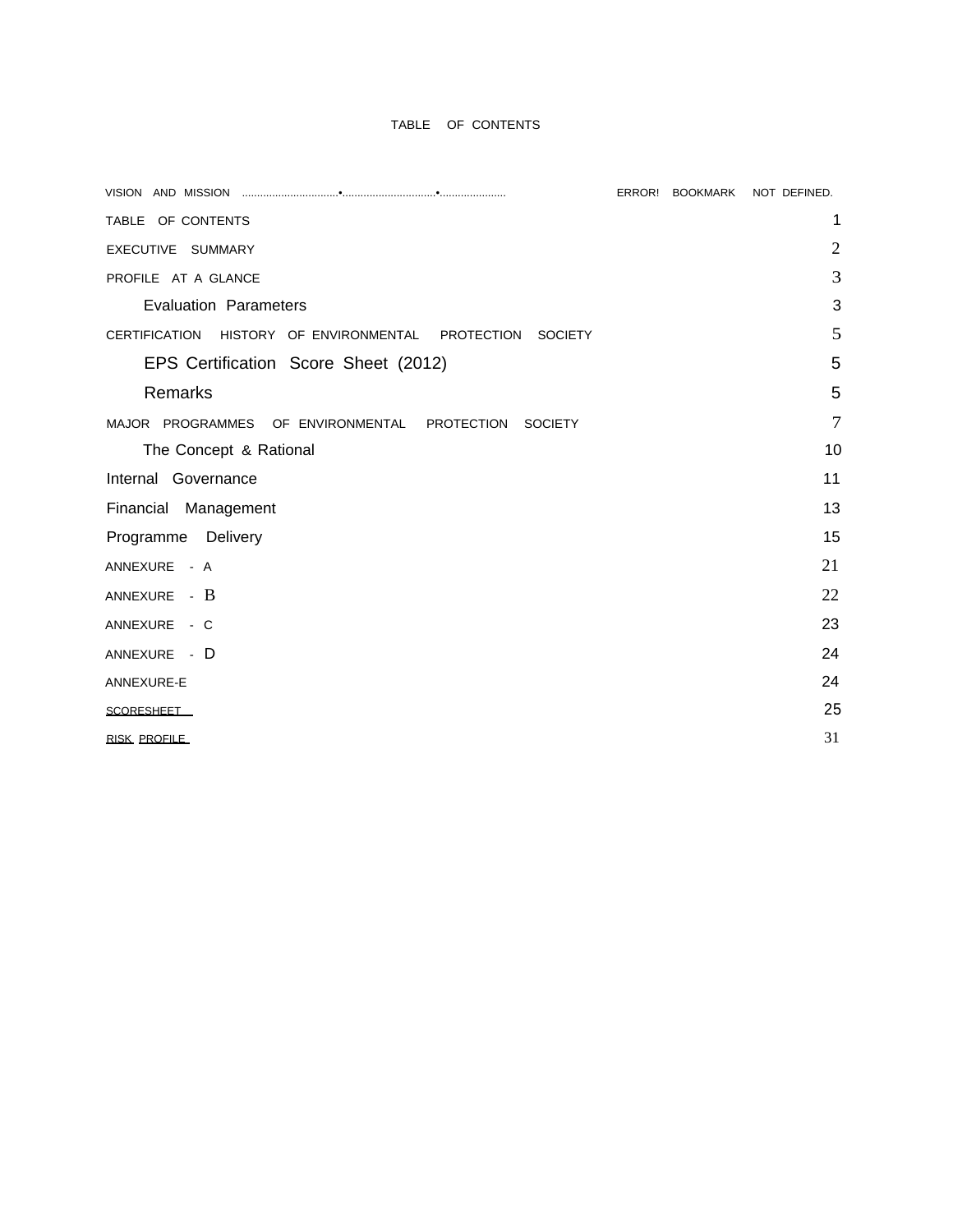## **Vision and Mission of Environmental Protection Society**

## **Vision**

Clean and healthy environment where all people live with dignity and peace

### **Mission**

To strive for inclusive development with community participation for deserving people with care and respect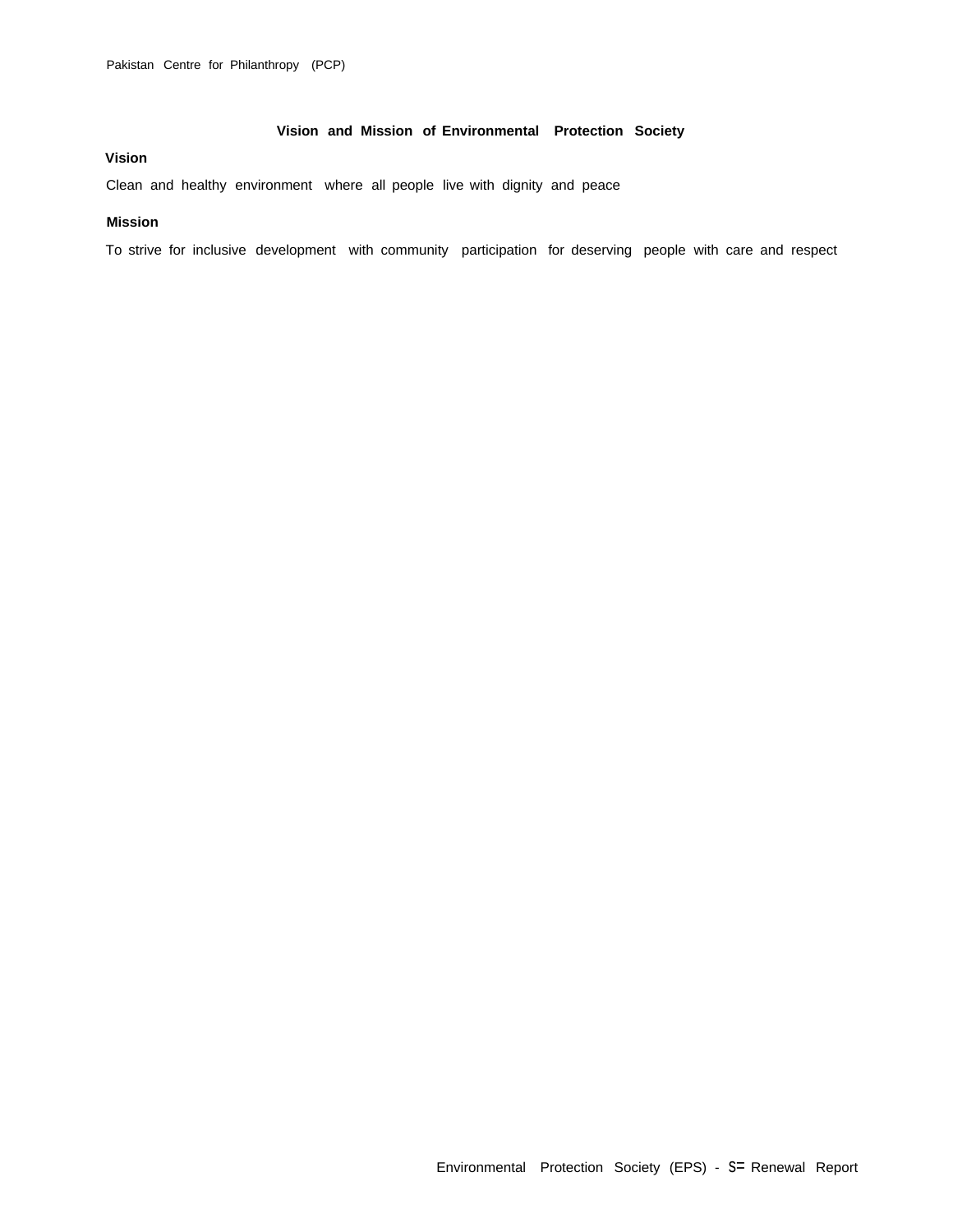#### EXECUTIVE SUMMARY

Environmental Protection Society (EPS) applied for PCP Certification on 16<sup>th</sup> March, 2017. After initial scrutiny of submitted documents, application became complete upon fulfilment of mandatory requirements on 15<sup>st</sup> August, 2017. Subsequently, desk review of submitted documents was conducted (For details of desk review, see Annexure - A).

After desk review of the submitted documents, the case was ready for field evaluation. For that purpose, PCP team visited Environmental Protection Society's head office located in Swat on 2nd November, 2017. Evaluation team visited Environmental Protection Society's programme area located in Kabal Swat on S= November, 2017. During field evaluation, PCP team also interacted with EPS's beneficiaries, management and staff.

Environmental Protection Society's performance, in achieving its aims and objectives as stated in its governing document, was assessed against three broad sets of parameters in Internal Governance, Financial Management and Programme Delivery (For details regarding objectives of PCP Certification, see Annexure - B).

Assessment process entailed literature review of submitted documents, field evaluation, consultation meetings and formal & informal interviews with organisation's management, programme staff, and beneficiaries. On PCP certification standards, EPS scored 926 out of 1000 (For detail regarding scoring, see page 2).

Environmental Protection Society (EPS) is a non-governmental organization founded in 1991, and was registered in 1994 under the Societies Registration Act, 1860. It is a not-for profit and non-ethnic organization concerned with the physical, social and cultural environment of the region. (For Mission and Vision of EPS, see Page - 1).

EPS is headed by a nine member Council which acts as a supervisory body for the management. Management is headed by an ED, who is appointed by the Council. The ED is assisted and supported by Finance and Programme Teams (For EPS Organogram, see Annexure - D).

During field evaluation, it was observed that there exist certain gaps in organizational internal governance, financial management and programme delivery. In this regard, PCP recommends a set of recommendations to the organization. With regards to internal governance, the organization is recommended to increase female representation on its Council and make its workforce gender balanced and lay down organizational and financial policies.

With regards to the financial management, the organization is recommended to prohibit signing of cheques by nominated signatories made payable to him/her, adopt the practice of internal audit, disclose its expenditure publically and lay down procurement and disposal of assets policies.

With regards to programme delivery, the organization is recommended to develop SMART indicators to monitor the progress of its programmes and develop organizational website.

The case of EPS will be presented to the Certification Panel in its upcoming meeting. (For details of PCP Certification Panel, see Annexure - E).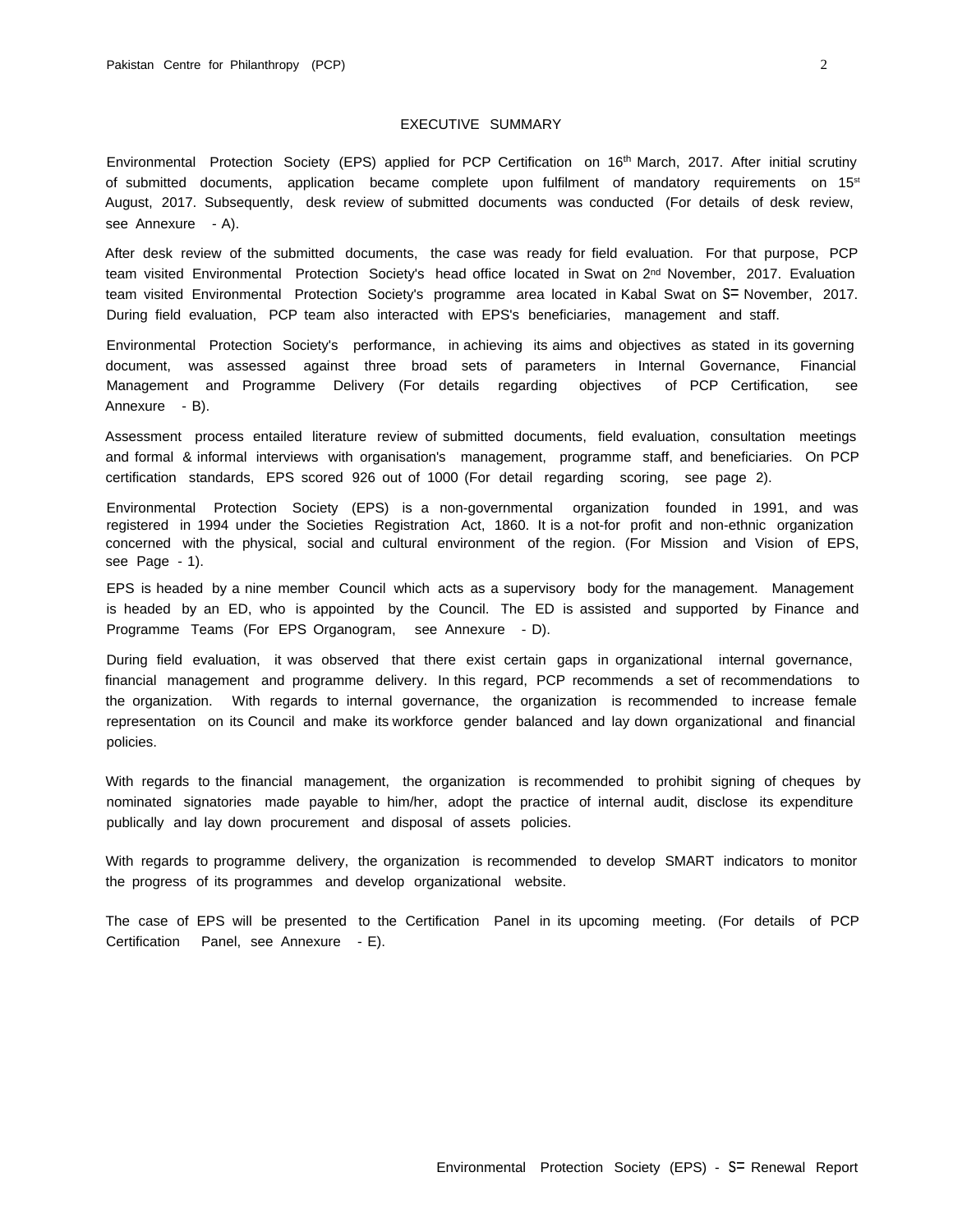## **PROFILE AT A GLANCE**

| Name:                                          | Environmental Protection Society                                                                                                                                     |
|------------------------------------------------|----------------------------------------------------------------------------------------------------------------------------------------------------------------------|
| Application Type                               | Renewal                                                                                                                                                              |
| Application for certification<br>completed on: | April 9th, 2017                                                                                                                                                      |
| Evaluation Conducted on 1:                     | $2nd$ and $S=$ November, 2017                                                                                                                                        |
| Registration:                                  | The Society was founded in 1991 and was registered in April<br>1994 at Saidu Sharif Swat under The Societies Registration<br>Act, 1860 (Registration No.4717/5/2474) |
| Thematic Area of Work:                         | Health, Education, Disaster, Environment, Advocacy.                                                                                                                  |
| Geographic Area of Work:                       | Pakistan                                                                                                                                                             |
| Council:                                       | 9 Members (1 Female, 8 Male)                                                                                                                                         |
| Chairperson:                                   | Prof. Abdul Wahab Khan                                                                                                                                               |
| Executive Director:                            | Mr. Akbar Zaib                                                                                                                                                       |
| Staff Strength:                                | 124 (21 Female, 103 Male)                                                                                                                                            |
| Size of the Organization:                      | Large $32$                                                                                                                                                           |
| Address:                                       | Darbar, Saidu Sharif, District Swat, Khyber Pakhtkhwa                                                                                                                |
| Website:                                       | www.eps-swat.org                                                                                                                                                     |

## **Certification Score Sheet (2018)**

| <b>Evaluation Parameters</b> | <b>Total</b><br><b>Scores</b> | <b>Minimum</b><br><b>Score</b><br>Required | <b>Score</b><br><b>Obtained</b> | <b>Score</b><br>(% | <b>Remarks</b> |
|------------------------------|-------------------------------|--------------------------------------------|---------------------------------|--------------------|----------------|
|                              | (A)                           | (B)                                        | (C)                             | $(C/A \%)$         |                |
| Internal Governance          | 300                           | 150                                        | 285                             | 95.00%             | Qualified      |
| <b>Financial Management</b>  | 300                           | 150                                        | 260                             | 86.66%             | Qualified      |
| Programme Delivery           | 400                           | 200                                        | 381                             | 95.25%             | Qualified      |
| <b>Total</b>                 | 1000                          | 600                                        | 926                             | 92.6%              | Qualified      |

**PCP Recommendation: Recommended for Certification**

**Decision of the Certification Panel:**

lEvaluation Team: Mr. Farhan Shamim (Programme Officer).

<sup>2</sup> If the annual average receipts of an NPO during the last three years are between 100 Million and above, it is classified as Large 3 sized organization.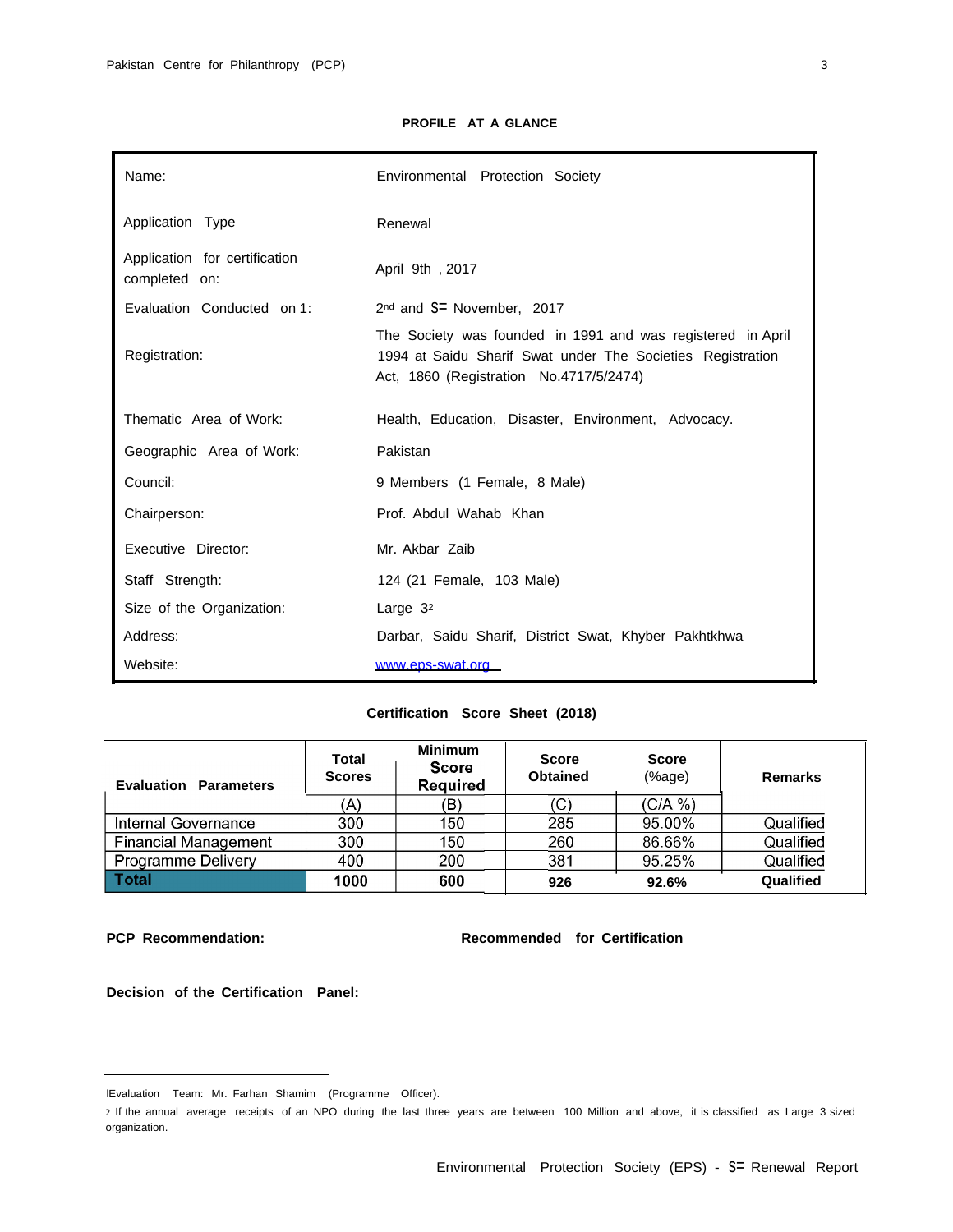| 1. | <b>Purpose of Application</b>                                                                                        | Certification  |      |       |
|----|----------------------------------------------------------------------------------------------------------------------|----------------|------|-------|
| 2. | <b>Type of Application</b>                                                                                           | Renewal        |      |       |
| 3. | National Tax NumberlRegistration<br>no                                                                               |                |      |       |
| 4. | Filling of Income Tax Returns                                                                                        | No             |      |       |
| 5. | Payment Exceeding 10,000<br>through Cross Cheques                                                                    | No             |      |       |
| 6. | Filling of Withholding Tax<br><b>Statements</b>                                                                      | No             |      |       |
|    | Salaries within 50% Limit                                                                                            | 2016           | 2015 | 2014  |
| 7. | (In accordance with Rule 213 $(2)$ (e)<br>of Income Tax Rules 2002)                                                  | 14%            | 17%  | 15%   |
| 8. | Admin & Management Expenses<br>within 15% limit<br>(Under Section 100 C $(1)$ $(d)$ of<br>Income Tax Ordinance 2001) | 3%             | 6%   | 4%    |
| 9. | Restriction of Surplus up to 25%<br>limit<br>(In accordance with Rule 213 $(1)$ (i)<br>of Income Tax Rules 2002)     | 8 <sup>°</sup> | 3%   | $1\%$ |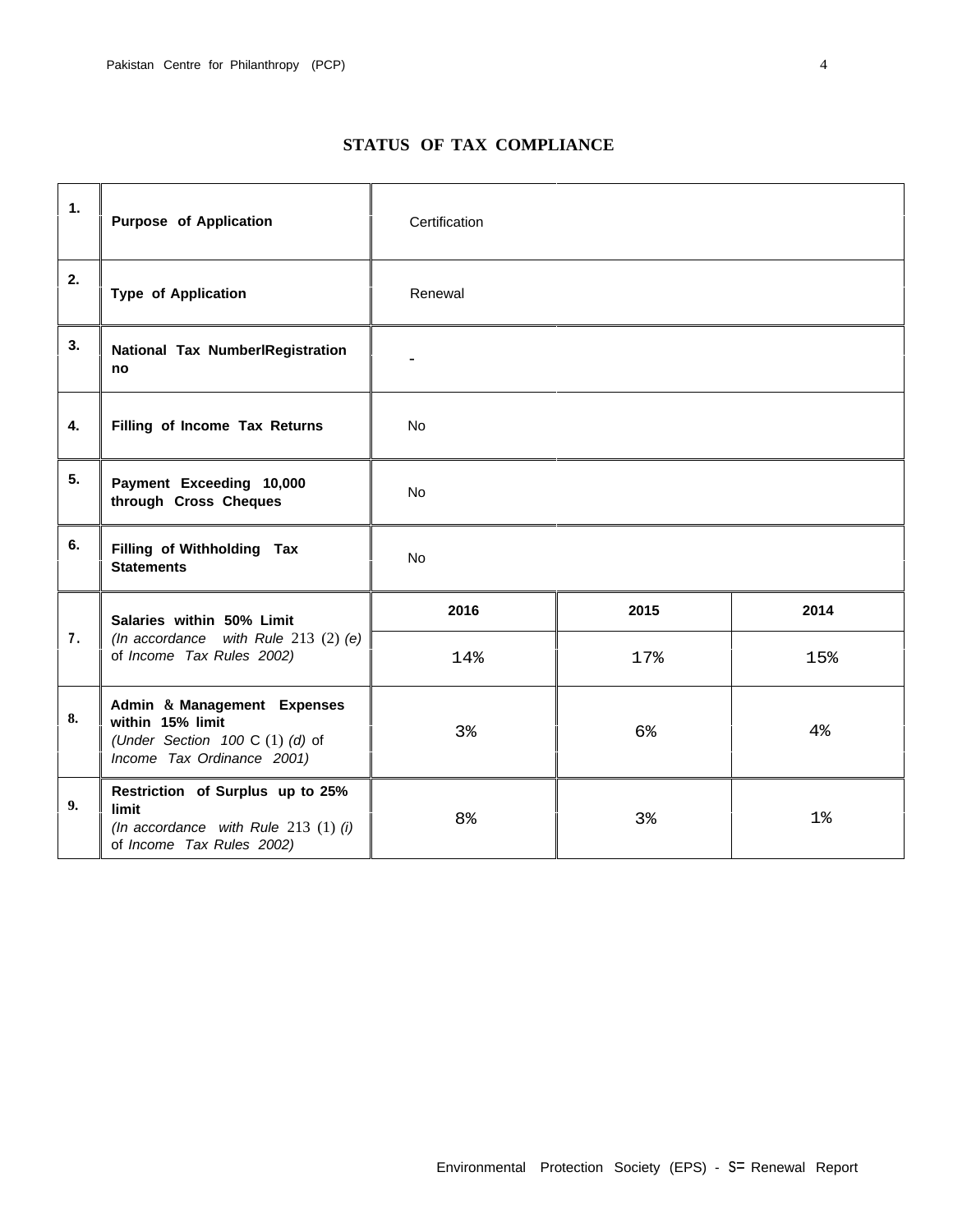#### CERTIFICATION HISTORY OF ENVIRONMENTAL PROTECTION SOCIETY

EPS applied to Pakistan Centre of Philanthropy (PCP) for certification on 28 September 2004. Field evaluation was conducted in November - December 2004. The organisation's performance in achieving its aims and objectives was assessed against three broad sets of parameters in Internal Governance, Financial Management and Programme Delivery. EPS was successful in achieving the requisite score in each individual category and obtained an aggregate of 70.90% against a minimum requirement of 60%.

| <b>EPS</b> Certification<br>Score<br>Sheet (2004) |               |                |          |            |           |
|---------------------------------------------------|---------------|----------------|----------|------------|-----------|
| Evaluation<br><b>Parameters</b>                   | Total         | <b>Minimum</b> | Score    | Strength   | Remarks   |
|                                                   | <b>Scores</b> | Score          | Obtained | (%         |           |
|                                                   |               | Required       |          |            |           |
|                                                   | (A)           | (8)            | (C)      | $(CIA \%)$ |           |
| Internal Governance                               | 300           | 150            | 195      | 65.00%     | Qualified |
| Financial Management                              | 300           | 150            | 224      | 74.67%     | Qualified |
| Programme Delivery                                | 400           | 200            | 290      | 72.50%     | Qualified |
| Total                                             | 1000          | 600            | 709      | 70.90%     | Qualified |

EPS's case was presented before the Certification Panel in their meeting held in January 2005. In view of the score obtained by the Organization, the Panel decided to grant certification to EPS. Consequently, PCP Certification Award was issued to the organisation up to 30<sup>th</sup> June 2006.

#### 1st Renewal

EPS applied to the Centre on 26th June, 2006 for 1st renewal of certification. The documents submitted by the organization were examined and analyzed. Exclusive reliance was placed on desk review of documents furnished by EPS. Given that the organization had mainly continued (and expanded) its existing services on the existing pattern and under the already evaluated governance, management and monitoring systems, the need for conducting a field evaluation was not felt.

#### 2<sup>nd</sup> Renewal

On the conclusion of the period of the Certification period, EPS applied for 2<sup>nd</sup> renewal in 6<sup>th</sup> April 2012. The field evaluation was conducted in June 2012. The documents which were submitted were examined and analyzed. During the field evaluation, the meetings with different personnel were conducted. The meetings with beneficiaries of services were also conducted in Lahore. Consequently, PCP Certification Award (PCP-*R2/20 12/0014)* was issued to the organization on October 1, 2012, effective up till October 1, 2015.

| <b>EPS</b> Certification<br>Score<br>Sheet (2012) |       |                |          |                                                         |                |
|---------------------------------------------------|-------|----------------|----------|---------------------------------------------------------|----------------|
| Evaluation                                        | Total | <b>Minimum</b> | Score    | Strength                                                | <b>Remarks</b> |
| <b>Parameters</b>                                 | Score | Score          | Obtained | $(% \mathcal{L}^{\prime }\mathcal{L}^{\prime }$ (% age) |                |
|                                                   |       | Required       |          |                                                         |                |
|                                                   | (A)   | (8)            | (C)      | (CIA %)                                                 |                |
| Internal Governance                               | 300   | 150            | 275      | 91.66%                                                  | Qualified      |
| Financial Management                              | 300   | 150            | 242      | 80.66%                                                  | Qualified      |
| Delivery<br>Programme                             | 400   | 200            | 350      | 90.00%                                                  | Qualified      |
| Total                                             | 1000  | 600            | 867      | 86.70%                                                  | Qualified      |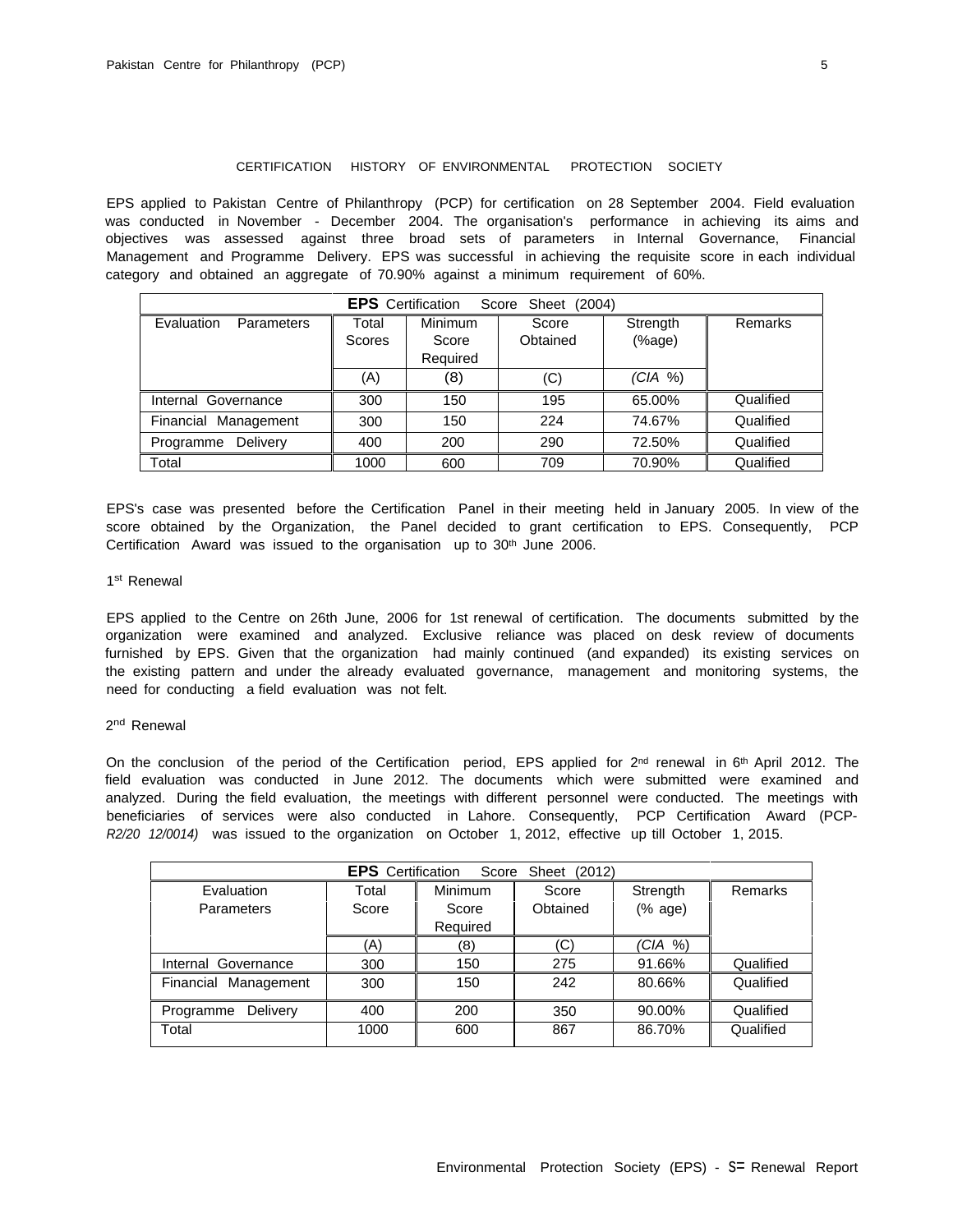## **Council**

| 1 | Prof. Abdul Wahab Khan, Chairman<br>Experience: Teaching, Research, Office Management, HRD and<br>Publication<br><b>Qualification:</b> |
|---|----------------------------------------------------------------------------------------------------------------------------------------|
| 2 | Prof. Fazal Subhan Afghani, Vice Chairman<br>Experience: Teaching, Research and HRD<br><b>Qualification:</b>                           |
| 3 | Mr. Tahir Alam, Press Secretary<br>Experience: Financial Management<br><b>Qualification:</b>                                           |
| 4 | Prof. Muhammad Irshad Ali Khan, Councillor<br>Experience: Teaching, Research and HRD<br><b>Qualification:</b>                          |
| 5 | Mr. Iftikhar Ali Khan, Councillor<br>Experience: HRD and Social Development<br>Qualification:                                          |
| 6 | Mr. Muhammad Afzal Khan, Councillor<br><b>Experience:</b> Community Development<br><b>Qualification:</b>                               |
| 7 | Mr. Mian Bakht Zada, Councillor<br>Experience: Management<br><b>Qualification:</b>                                                     |
| 8 | Ms. Huma Shakir, Councillor<br>Experience: Teaching, Research and HRD<br><b>Qualification:</b>                                         |
| 9 | Mr. Hameed Ullah, Councillor<br><b>Experience:</b><br>Management<br><b>Qualification:</b>                                              |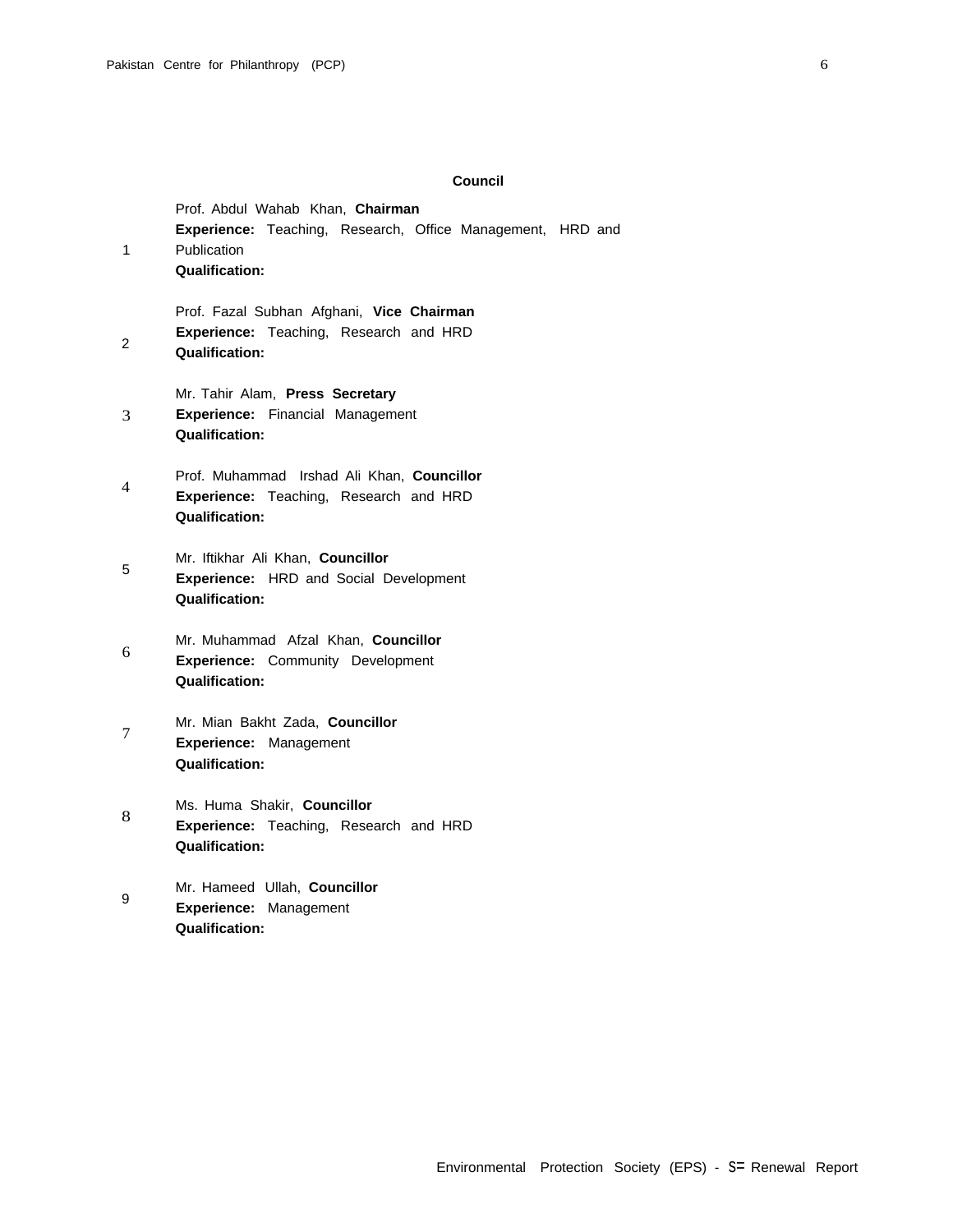MAJOR PROGRAMMES OF ENVIRONMENTAL PROTECTION SOCIETY

2) Major Programmes/Projects:

#### Thematic Areas

Environmental Protection Society (EPS) takes initiatives which contribute directly or indirectly to its mission, objectives and program area. Following are some of the thematic areas where EPS intervened either in collaboration with donor organization or with its own resources during the past three years.

- Social and physical development
- Awareness and Advocacy
- ~ Water and Sanitation
- Eco-Tourism
- ~ Health and Hygiene
- **Education**
- Agriculture and livestock
- Disaster Management
- ~ Urban and Rural Management
- ~ Capacity Building
- ~ Poverty Reduction
- ~ Gender and Development
- **Research**

## Programme for Poverty Reduction

EPS with the collaboration of PPAF has implemented an Institutional development, Health and Education Sector strengthening, livelihood support and promotion of small community infrastructure project in SWAT.

The overall goal of the project was to contribute to the improvement of the general living conditions and quality of life of the poor population in the target areas. This project was aimed at benefitting the marginalized people through increased access to and sustainable utilization of social and economic infrastructure , increased employment and income opportunities for the poor and enhanced participation of local communities in the decision making process. This project had five main components,

- 1. Institutional Development: Institutional developmenUsocial mobilization and strengthen the capacities of local communities to plan, implement and manage their resources.
- 2. Health Sector: Health sector improvement through capacity building and infrastructure development
- 3. Community Physical Infrastructure Schemes: Small scale infrastructure projects are undertaken targeting the identified community needs. To improve service delivery by providing the basic infrastructure using the blend of indigenous knowledge and engineering designs in the six target union councils
- 4. Livelihood Enhancement and Protection: Livelihood enhancement and protection to facilitate the vulnerable communities in income generation through various types of livelihood trainings and market linkages in its target areas to develop small scale business activities
- 5. Education Sector: Capacity building of education sector service providers and development of livelihood opportunities through development of small scale school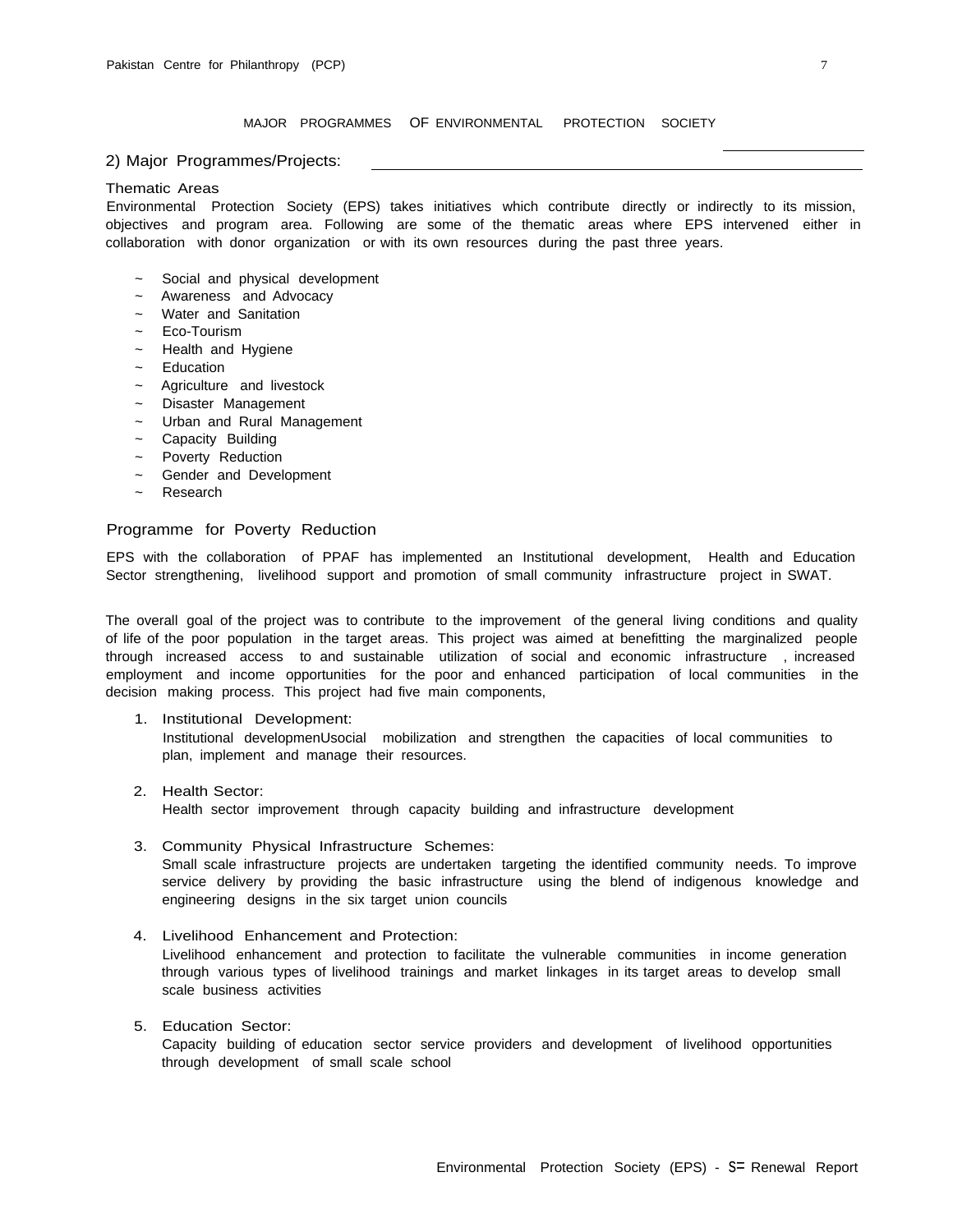Number of COs revitalized Number of Cos Formed Number of VOs Revitalized Number of VOs Formed

Number of LSOs to revitalized 2 Number of VDPs developed

| Programme          |                   | For Poverty Reduction      |  | (July 2015-March<br>2016) |                          |
|--------------------|-------------------|----------------------------|--|---------------------------|--------------------------|
|                    | 1.                | Institutional Development  |  |                           |                          |
|                    | <b>Activities</b> |                            |  | <b>Achievement</b>        | <b>Budget</b>            |
| COs revitalized    |                   |                            |  | 226                       |                          |
| Cos Formed         |                   |                            |  | 86                        |                          |
| 'Os Revitalized    |                   |                            |  | 24                        |                          |
| Os Formed          |                   |                            |  | 11                        | <b>PKR</b><br>19,285,500 |
| SOs to revitalized |                   |                            |  | 2                         |                          |
| 'DPs developed     |                   |                            |  | 35                        |                          |
| JCDPs Developed    |                   |                            |  | 2                         |                          |
|                    |                   | <b>Health Sector</b><br>2. |  |                           |                          |

| Number of UCDPs Developed                                                                                   | 2                  |                          |  |  |
|-------------------------------------------------------------------------------------------------------------|--------------------|--------------------------|--|--|
| 2. Health Sector                                                                                            |                    |                          |  |  |
| <b>Activities</b>                                                                                           | <b>Achievement</b> | <b>Budget</b>            |  |  |
| of Health CRPs on Health & Hygiene<br>seeking<br>Trainings<br>behaviours conducted                          | 6                  |                          |  |  |
| Training Sessions at households level through trained CRPs on<br>Health & Hygiene conducted.                | 620                |                          |  |  |
| of Health CRPs<br>on Nutrition,<br><b>WASH</b><br><b>MNCH</b><br>Training<br>&<br>conducted.                | 6                  |                          |  |  |
| Training Sessions at households level through trained CRPs on<br>Nutrition, WASH & MNCH conducted.          | 620                |                          |  |  |
| Training of community Midwives conducted.                                                                   | 4                  |                          |  |  |
| Refresher trainings for midwives conducted.                                                                 | 14                 |                          |  |  |
| Kits for Midwives provided.                                                                                 | 14                 |                          |  |  |
| Social enterprise trainings to midwives conducted.                                                          | 10                 |                          |  |  |
| Equipment's and furniture provided to health facilities.                                                    | 10                 |                          |  |  |
| Clinical waste disposal equipment provided.                                                                 | 10                 |                          |  |  |
| Social enterprise trainings around access to health centre<br>conducted.                                    | $\overline{2}$     | <b>PKR</b><br>15,821,904 |  |  |
| Transport for the access to health centre provided.                                                         | 1                  |                          |  |  |
| Renovation & Repair of SHU/Dispensary                                                                       | $\overline{2}$     |                          |  |  |
| Equipment's and furniture SHU/Dispensary provided.                                                          | $\overline{2}$     |                          |  |  |
| Medicines provided to SHU/Dispensary                                                                        | $\mathcal{P}$      |                          |  |  |
| Technical Staff capacity building of SHU/Dispensaries                                                       | 4                  |                          |  |  |
| Clinical waste disposal facilities provided to SHU/Dispensary.                                              | $\overline{2}$     |                          |  |  |
| (Polio<br>campaigns<br>vaccination,<br>immunization<br>Awareness<br>&<br>WASH) held                         | 10                 |                          |  |  |
| ODF Latrines House hold level on Pilot Basis (90)                                                           | 90                 |                          |  |  |
| IEC.<br><b>Materials</b><br>for<br>WASH,<br>Health,<br>Nutrition<br>& epidemics<br>developed and distriuted | $\overline{2}$     |                          |  |  |
| Health & Nutrition sector Development Round Table meetings<br>held                                          | D                  |                          |  |  |
| Knowledge<br>management<br>(Documentation<br>& dissemination)<br>meetings                                   | $\overline{c}$     |                          |  |  |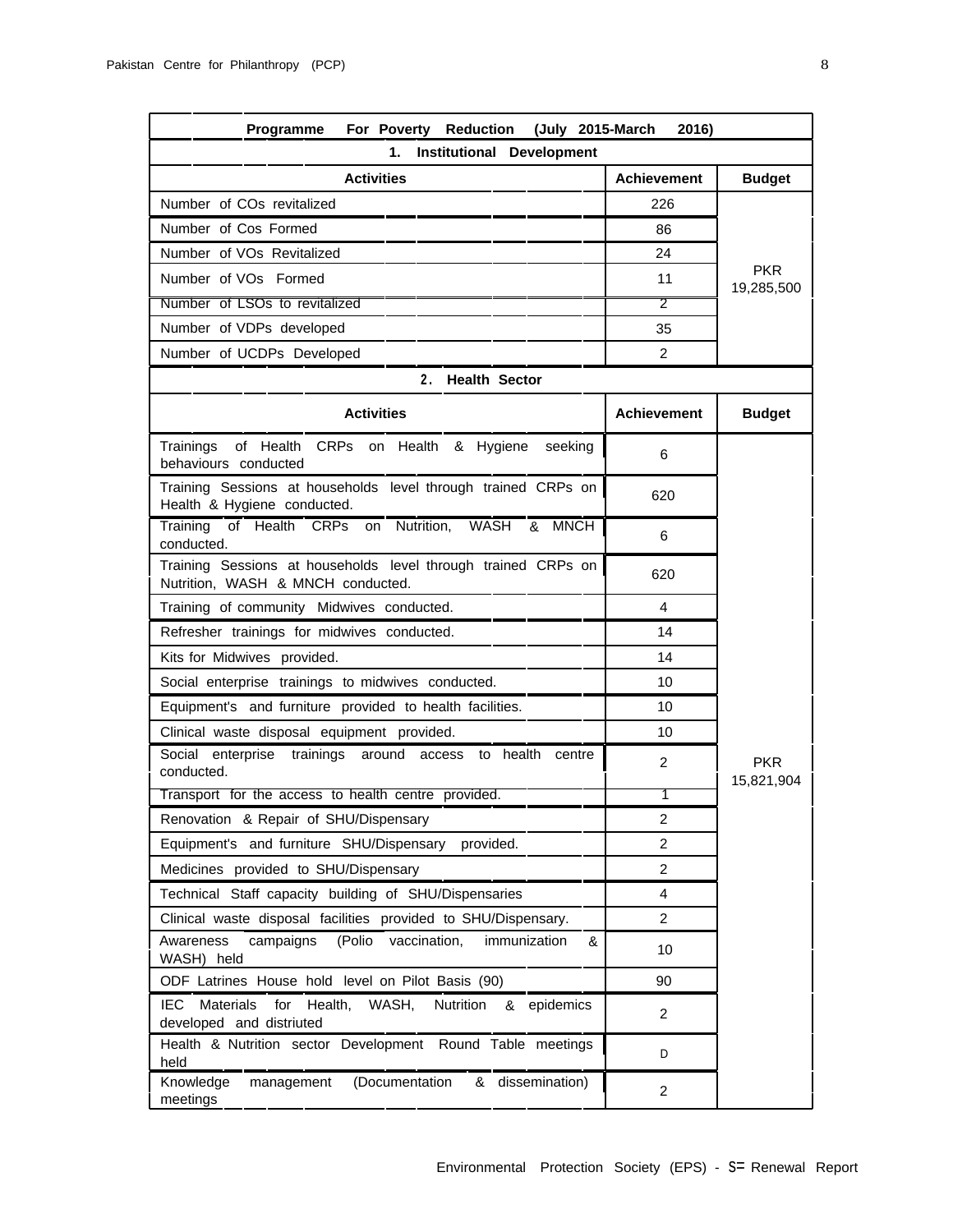| Establishment of District Development Platform                                 | 2                  |               |  |  |  |
|--------------------------------------------------------------------------------|--------------------|---------------|--|--|--|
| 3. Community Physical Infrastructure                                           | <b>Schemes</b>     |               |  |  |  |
| <b>Activities</b>                                                              | <b>Achievement</b> | <b>Budget</b> |  |  |  |
| Community Surveys undertaken                                                   | 38                 |               |  |  |  |
| Preparation of BOQs                                                            | 38                 | <b>PKR</b>    |  |  |  |
| Initiation<br>and<br>implementation of Community<br>infrastructu re<br>schemes | 38                 | 39,560,400    |  |  |  |
| 4. Livelihood Enhancement and Protection                                       |                    |               |  |  |  |
| <b>Activities</b>                                                              | <b>Achievement</b> | <b>Budget</b> |  |  |  |
| Sector CRPs Trainings conducted                                                | 29                 |               |  |  |  |
| Asset Provision to Livelihood beneficiaries                                    | 115                | <b>PKR</b>    |  |  |  |
| Vocational Technical Skills Trainings provided                                 | 130                | 13,581,500    |  |  |  |
| Networking, Market linkages & exposure meetings                                | 32                 |               |  |  |  |
| Capacity Building of Livelihood Institutions                                   | 36                 |               |  |  |  |
| 5. Education Sector                                                            |                    |               |  |  |  |
|                                                                                |                    |               |  |  |  |
| <b>Activities</b>                                                              | <b>Achievement</b> | <b>Budget</b> |  |  |  |
| CRPs training conducted                                                        | 8                  |               |  |  |  |
| Awareness Sessions undertaken by CRPs                                          | 60                 |               |  |  |  |
| School development plan trainings provided                                     | 12                 |               |  |  |  |
| Strengthening PTMCs                                                            | 20                 |               |  |  |  |
| Education sector stakeholders meetings conducted                               | 12                 |               |  |  |  |
| Support to SDP Schools                                                         | 20                 |               |  |  |  |
| Quality improvement Teachers trainings                                         | 27                 | <b>PKR</b>    |  |  |  |
| Coaching centers established                                                   | $\overline{6}$     | 23,738,497    |  |  |  |
| Utilities and maintenance cost provided to schools                             | $\overline{7}$     |               |  |  |  |
| Teachers quality trainings conducted                                           | 14                 |               |  |  |  |
| Infrastructure support provided to schools                                     | $\overline{7}$     |               |  |  |  |
| School entrepreneurship trainings provided                                     | $\overline{7}$     |               |  |  |  |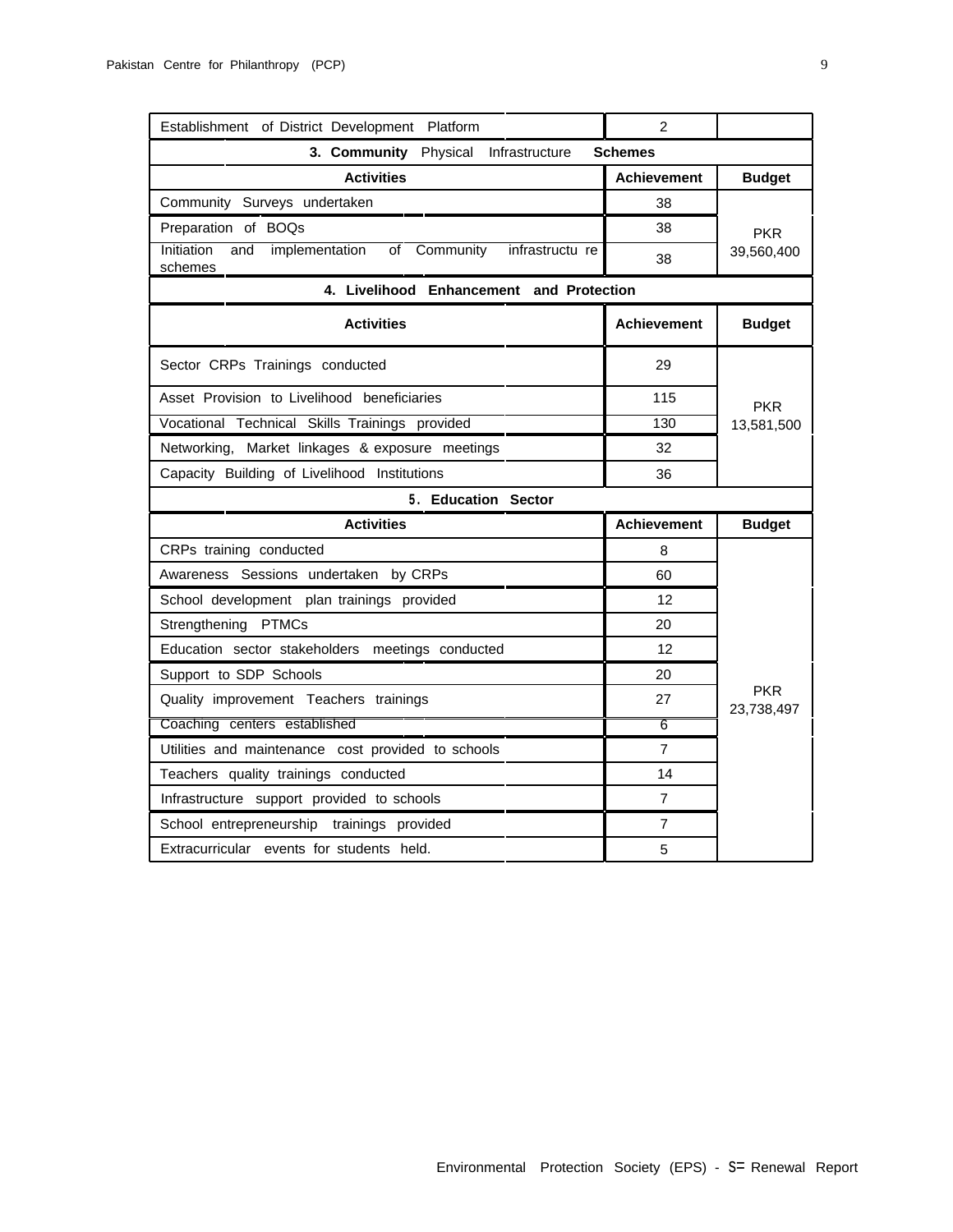## The Concept & Rational

Environmental Protection Society is implementing prime minister interest free loan project in collaboration with Pakistan poverty Alleviation Fund with the objectives to bring productive micro-loans to the doorsteps of the poor so that those who are unbanked and/or are lacking access to financial services may have resources to micro-enterprises, enhance their incomes, and improve the quality of their lives.,

The project support productive micro-enterprise activities through a maximum loan of Rs. 50,000 for those who score upto 40 on the Poverty Score Card (PSC).

Some specific objectives of the PMIFL project are as follows:

- 1. Make Interest Free Loans (IFL) available to men, women and youth from poor, vulnerable and marginalized households, not yet tapped by the microfinance sector, so that they may engage in productive economic activities that will improve their lives and allow them to positively contribute to the economy.
- 2. Establish Union Council based Community Loan Center, capable of assessing, distributing and recovering Interest Free Loans to those households on a Poverty Scorecard of 0-40.
- 3. Support female participation and inclusion in economic activities, by disbursing at least 50% of the loans to women and persons with different abilities.
- 4. Encourage behavioural change by demanding loan beneficiaries to ensure specific health and education practices.
- 5. Enhance the entrepreneurial competencies amongst loan beneficiaries by extending services as a PLUS dimension of the Scheme, e.g. enterprise training and counselling, market linkages, financial literacy and numeracy training.

| Prime Minister Interest Free Loan (PM-IFL) |                               |             |               |  |  |
|--------------------------------------------|-------------------------------|-------------|---------------|--|--|
| Donor                                      | Activities                    | Achievement | <b>Budget</b> |  |  |
|                                            | provision<br>to<br>Loan       | 1500        | <b>PKR</b>    |  |  |
| Pakistan Poverty                           | beneficiaries                 |             | 32,400,000    |  |  |
| Alleviation Fund                           | Business guidance provision   | 1500        |               |  |  |
| (PPAF)                                     | Establishment of loan center. |             |               |  |  |

Following are the major statistics of the programme:

For details of Projects completed during the last three years see Annexure-E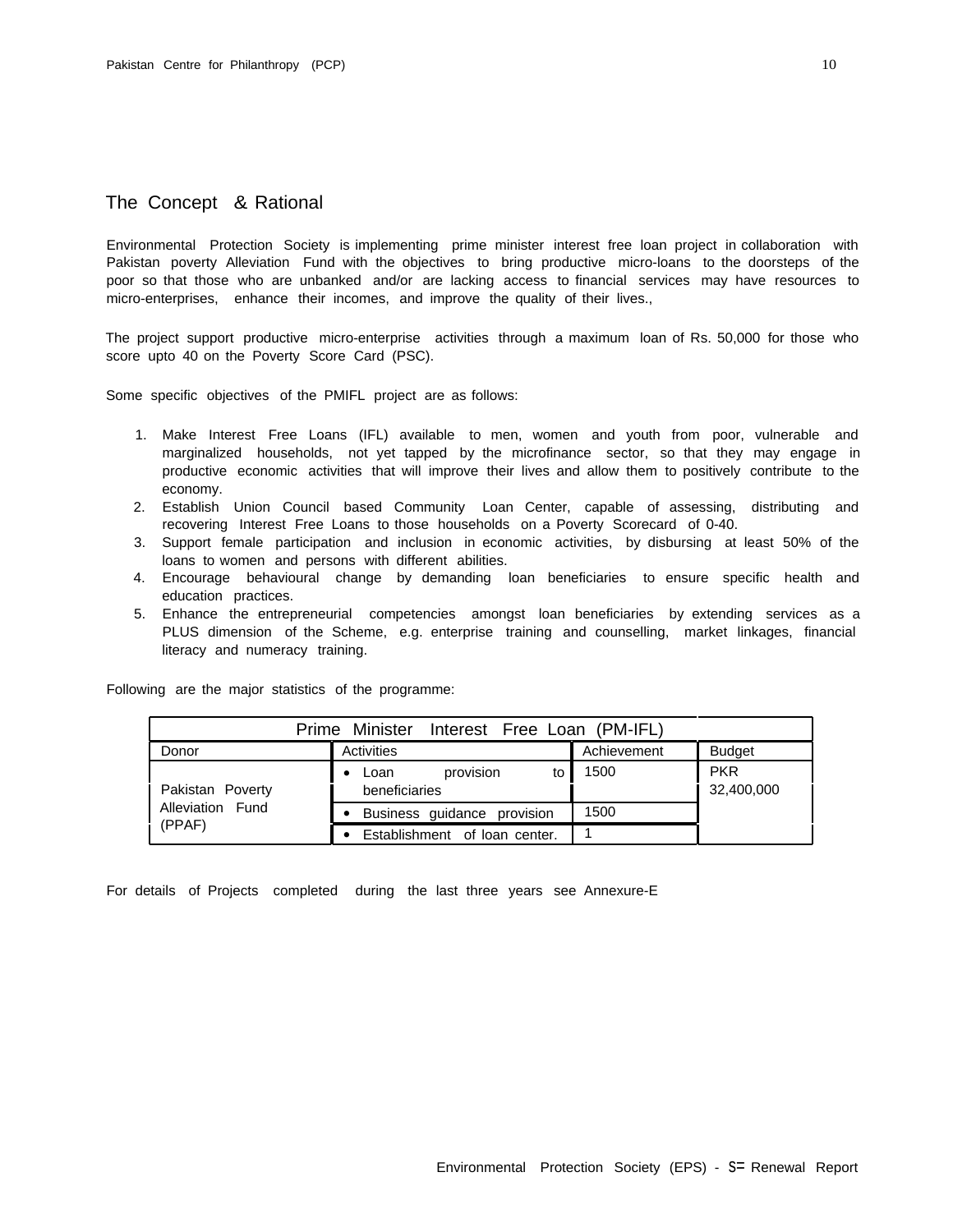#### **Internal Governance**

A nine member council provides guidance and supervision to the Environmental Protection Society (EPS). The Council provides direction and guidance to the management. The organization's management is headed by an ED who is supported by Programme manager, Human resource and Finance Manager and their teams. Based on examination of Council's structure and activities and organizational policies, various strengths as well as recommendations have been identified which are aimed at improving organization's functioning and capacity

| <b>Previous Recommendations</b>                                                                                                                                                                                                                                                                                                                                                                                                                                                                                                                                                                                                                                                                                                                                                                                     | <b>Status</b>                                                                                                                                                                                                                                      |
|---------------------------------------------------------------------------------------------------------------------------------------------------------------------------------------------------------------------------------------------------------------------------------------------------------------------------------------------------------------------------------------------------------------------------------------------------------------------------------------------------------------------------------------------------------------------------------------------------------------------------------------------------------------------------------------------------------------------------------------------------------------------------------------------------------------------|----------------------------------------------------------------------------------------------------------------------------------------------------------------------------------------------------------------------------------------------------|
| The governing document of the organization should<br>stipulate a maximum allowable period for the office of<br>the Chairperson. It is recommended that this period<br>should not exceed 10 years.                                                                                                                                                                                                                                                                                                                                                                                                                                                                                                                                                                                                                   | Observation:<br>It is appreciated that EPS has stipulated maximum<br>allowable period of 10 years for the office of the<br>Chairperson.                                                                                                            |
| The organization should lay down a clearly defined<br>Conflict of Interest Policy applicable to Council<br>which<br>members and senior management<br>staff,<br>should be strictly adhered to.                                                                                                                                                                                                                                                                                                                                                                                                                                                                                                                                                                                                                       | Status: Action taken<br>Observation:<br>In line with the recommendation, the society has<br>prepared a new SOP for the organization, which also<br>includes a formal conflict of interest policy. This new<br>SOP is approved by the Council.      |
|                                                                                                                                                                                                                                                                                                                                                                                                                                                                                                                                                                                                                                                                                                                                                                                                                     | <b>Status: Action taken</b>                                                                                                                                                                                                                        |
| Since EPS also wants to use certification for getting<br>tax exemptions under section 2(36) read with section<br>61 and Clause 58 of the II Schedule of the Income<br>Tax Ordinance, 2001, it is recommended that EPS<br>makes the following amendments<br>in its AOA in<br>with the mandatory requirements<br>accordance<br>as<br>contained in Rule 213 clause (d), (h) and (i) of the<br>Income Tax Rules, 2002.                                                                                                                                                                                                                                                                                                                                                                                                  | <b>Observation:</b><br>It is appreciated that AOA in accordance with the<br>mandatory requirements as contained in Rule 213<br>clause (d), (h) and (i) of the Income Tax Rules, 2002<br>EPS has made all the recommended additions to its<br>AOA.3 |
| That in the event of dissolution of EPS,<br>for whatsoever reason, its assets will be<br>transferred, after meeting all liabilities, to<br>another nonprofit organization which is<br>nonprofit<br>an approved<br>organization,<br>within three months of the dissolution<br>under intimation to the Commissioner of<br>Income Tax.<br>That EPS shall restrict the moneys<br>$\bullet$ .<br>validly set apart or not utilized up to<br>twenty five percent of the income<br>including surplus worked out of the<br>amount from donations made to it. Any<br>additional amount shall be invested in<br><b>Securities</b><br>Government<br>or<br>in the<br>scheduled banks including NIT units or<br>any mutual funds registered with the<br>State Bank of Pakistan or Securities<br>Exchange Commission of Pakistan. |                                                                                                                                                                                                                                                    |

<sup>3</sup> Clause 17 (b) of AoA, Clause 15 (d) of AoA and clause 18 (b) of AoA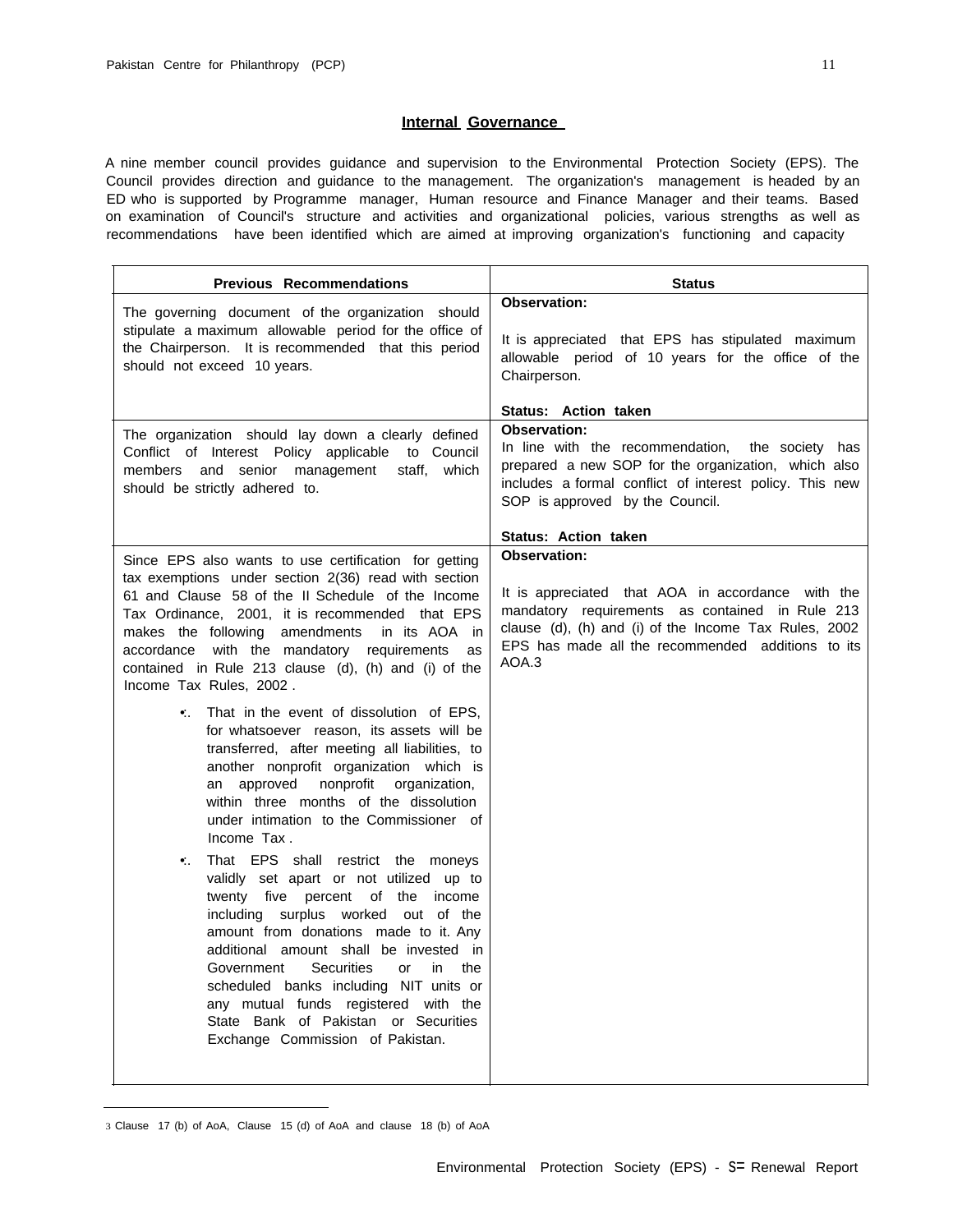| No amendment in the AOA would be                                                                                | <b>Status: Action taken</b>                              |  |
|-----------------------------------------------------------------------------------------------------------------|----------------------------------------------------------|--|
| made without prior approval from the                                                                            |                                                          |  |
| Commissioner of Income Tax.                                                                                     |                                                          |  |
| At present, there is no female representation in the                                                            | <b>Observation:</b>                                      |  |
| Council.<br>Sufficient female representation<br>in the                                                          |                                                          |  |
| organization helps to ensure that,                                                                              | It was observed during the evaluation that the Society   |  |
|                                                                                                                 | has added a female member to its Council however         |  |
| Due account is taken of and proper                                                                              | the overall female representation is still quite lower   |  |
| is given to instilling<br>consideration<br>a a                                                                  | than the minimum acceptable limit of 33%.                |  |
| balanced<br>gender<br>approach<br>in<br>programme design and implementation                                     | It is again advised that the society may further         |  |
| and                                                                                                             | increase female representation on its Council.           |  |
| The organization's functioning<br>on a                                                                          |                                                          |  |
| whole remains sensitive to the needs                                                                            |                                                          |  |
| and desires of those belonging to the                                                                           |                                                          |  |
| female gender.                                                                                                  |                                                          |  |
|                                                                                                                 |                                                          |  |
| In view of the above, EPS is advised to ensure female                                                           |                                                          |  |
| representation<br>in the Council to the<br>minimum                                                              |                                                          |  |
| acceptable limit of 33%.                                                                                        | <b>Status: Partial action taken</b>                      |  |
|                                                                                                                 |                                                          |  |
| It is appreciated that recruitment in the organization<br>is gender sensitive. Keeping in the mind the cultural | <b>Observation:</b>                                      |  |
| environment<br>of the<br>social<br>and<br>region,<br>it is                                                      | It is appreciated that the organization has adopted      |  |
| recommended that the organization work towards                                                                  | practice<br>of proactively<br>female<br>promoting<br>the |  |
| proactively promoting employment of women.                                                                      | employment<br>through<br>its<br>advertisement<br>and     |  |
|                                                                                                                 | recruitment policy.                                      |  |
|                                                                                                                 |                                                          |  |
|                                                                                                                 | <b>Status: Action taken</b>                              |  |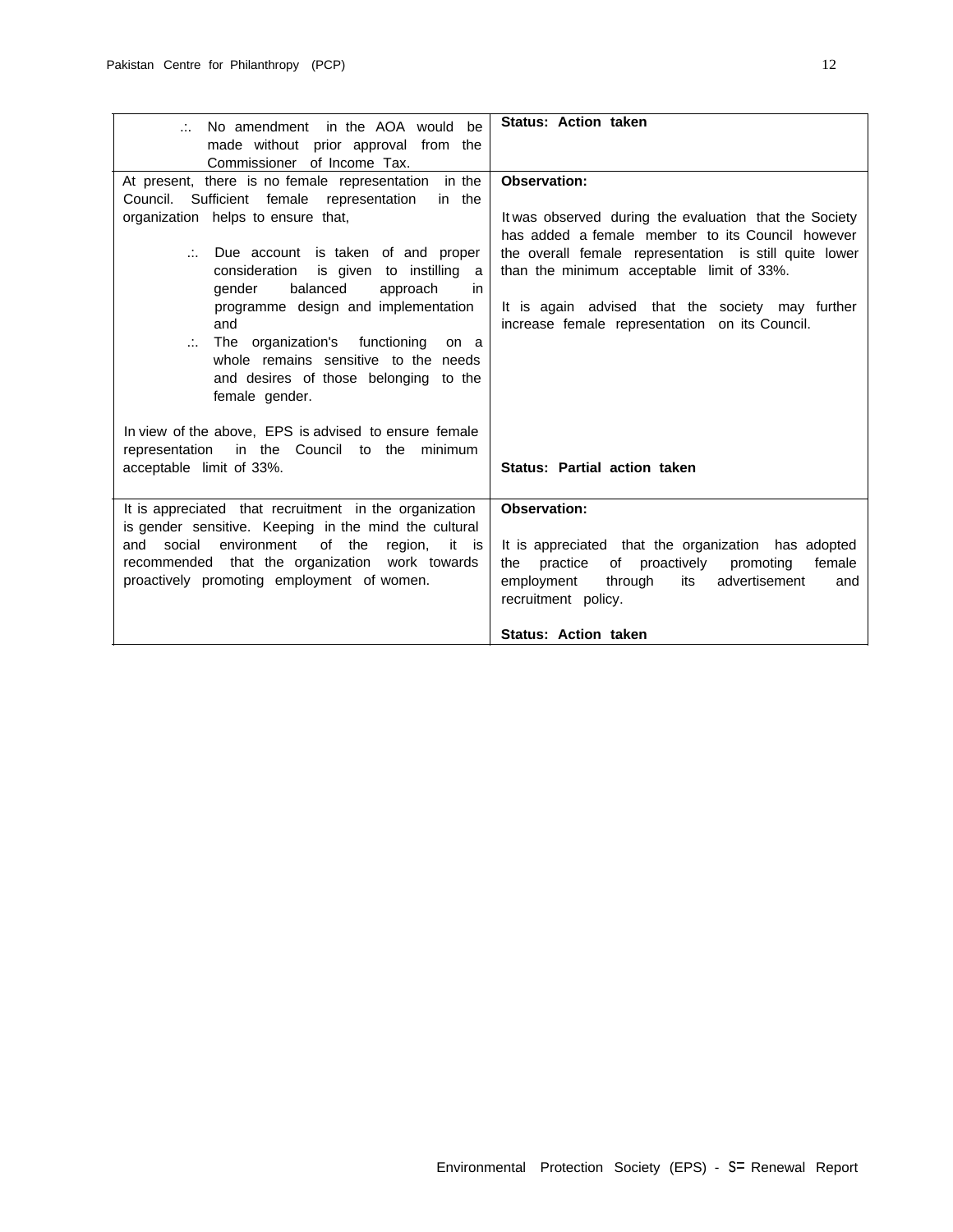## **Financial Management**

At Environmental Protection Society (EPS), Finance department is currently headed by a Finance Officer. Based on examination of organization's financial management practices, procedures and policies, various strengths as well as recommendations have been identified which are aimed at improving organization's functioning and capacity in future.

| <b>Previous Recommendations</b>                                                                                                                                                                                                                                                                                                                                                                                     | <b>Status</b>                                                                                                                                                                                                                                                                                                                |
|---------------------------------------------------------------------------------------------------------------------------------------------------------------------------------------------------------------------------------------------------------------------------------------------------------------------------------------------------------------------------------------------------------------------|------------------------------------------------------------------------------------------------------------------------------------------------------------------------------------------------------------------------------------------------------------------------------------------------------------------------------|
| It is recommended that the organization should<br>formalize an Investment Policy. In view of the fact<br>that in future the organization plans on investing<br>40% of the surplus obtained from the MRDP for<br>creating an Endowment Fund for the Society, it is<br>essential that an investment policy be clearly<br>defined<br>so as to assist the organization<br>in.<br>streamlining its investment decisions. | <b>Observation:</b><br>It was observed during the evaluation that EPS has laid<br>down a clear investment policy, exclusively authorizing<br>Council<br>members<br>for making all the investment<br>decisions.                                                                                                               |
|                                                                                                                                                                                                                                                                                                                                                                                                                     | <b>Status: Action taken</b>                                                                                                                                                                                                                                                                                                  |
| Although the organization has not disposed off any                                                                                                                                                                                                                                                                                                                                                                  | <b>Observation:</b>                                                                                                                                                                                                                                                                                                          |
| assets as yet, a need for this might arise in the near<br>future. In view of this it is recommended that the<br>Society develop a formal disposal of asset policy<br>and formally place it before the Council for<br>approval.                                                                                                                                                                                      | The society has formulated an asset disposal policy<br>which is approved by the Council.                                                                                                                                                                                                                                     |
|                                                                                                                                                                                                                                                                                                                                                                                                                     | <b>Status: Action taken</b>                                                                                                                                                                                                                                                                                                  |
| It is appreciated that the organization has a joint<br>signatory system with the Chairperson and the ED<br>as the signing authority. During our field visit, it<br>transpired that when the ED is away on travel,<br>there is no alternate signing authority. Either the<br>ED signs blank cheques or the Finance department<br>waits for him to return in order to get the cheques<br>signed.                      | Observation:<br>It was observed<br>during<br>the evaluation<br>that the<br>organization has developed a pool of signatories larger<br>than the minimum required for signing of cheques. The<br>has also defined signing brackets for<br>organization<br>signatories. The new signatory system is approved by<br>the Council. |
| Thus it is recommended that the pool of signatories<br>should be larger than the minimum required so<br>even if one signatory is not available, the financial<br>transactions do not come to a halt.                                                                                                                                                                                                                | <b>Status: Action taken</b>                                                                                                                                                                                                                                                                                                  |
| No policy document prohibits signing of cheques by                                                                                                                                                                                                                                                                                                                                                                  | <b>Observation:</b>                                                                                                                                                                                                                                                                                                          |
| a nominated signatory payable to him or her. It is<br>that organizational<br>policy documents<br>advised<br>should clearly mention that cheques made payable<br>to a nominated signatory shall not be signed by him<br>or her. This will add transparency to the existing<br>accounting systems in the organization.                                                                                                | It was again observed during the evaluation that the<br>organization has not taken any action on the previous<br>recommendation.<br>In view of the advocated benefits the organization is<br>again advised to consider taking action on earlier<br>recommendation.                                                           |
|                                                                                                                                                                                                                                                                                                                                                                                                                     | Status: Action not taken                                                                                                                                                                                                                                                                                                     |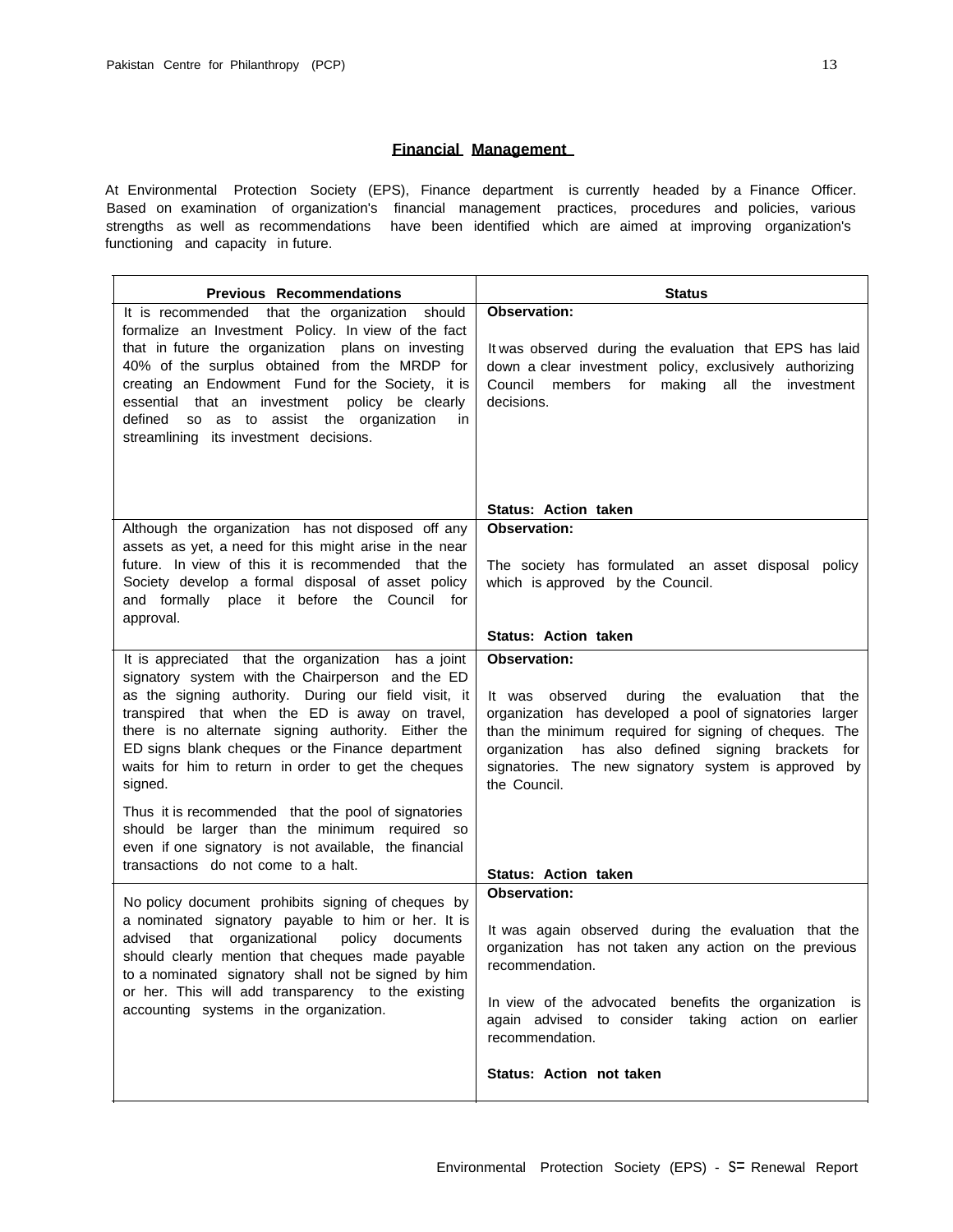|                                                                                                                                                                                                                                                                                                                                                                                                                                                                                                                                                                                                                                                                                                                                                                                                                                                                            | Observation:                                                                                                                                                 |
|----------------------------------------------------------------------------------------------------------------------------------------------------------------------------------------------------------------------------------------------------------------------------------------------------------------------------------------------------------------------------------------------------------------------------------------------------------------------------------------------------------------------------------------------------------------------------------------------------------------------------------------------------------------------------------------------------------------------------------------------------------------------------------------------------------------------------------------------------------------------------|--------------------------------------------------------------------------------------------------------------------------------------------------------------|
| In view of the increase in organization's size which<br>will increase the financial transactions and expand<br>its services, an internal audit of the organization<br>should be carried out on regular basis. This would<br>help in an assurance and consulting<br>service<br>independent review of<br>involving an<br>an<br>organization S records, operations and procedures<br>for efficiency, effectiveness,<br>evaluate<br>to<br>compliance and the existence of adequate internal<br>controls to mitigate risks to the achievement of the<br>organizationDs objectives. Simultaneously, since i<br>would be an internal exercise conducted under the<br>direction of the management, it would help<br>the effectiveness of<br>assessing<br>internal<br>administrative and accounting controls and would<br>also help ensure conformance with managerial<br>policies. | It was observed during the evaluation that EPS has<br>taken action on the recommendation and internal audit<br>of the organization is carried out regularly. |
|                                                                                                                                                                                                                                                                                                                                                                                                                                                                                                                                                                                                                                                                                                                                                                                                                                                                            | <b>Status: Action taken</b>                                                                                                                                  |

### **Additional Recommendation**

- To obtain an overall picture of the organization's functioning as a whole EPS is recommended to prepare annual organizational budgets and variance reports. Since, an annual organizational budget presents a consolidated picture of the organization's sources of income, facilitates in the appropriate allocation of funds for the activities undertaken and provides viable information about the financial growth or otherwise of the organization. An annual organizational budget once prepared can be then presented to the Council Members for a review and approval.
- After the incorporation of Section 1DOC in the Income Tax Ordinance, 2001 through the Finance Act 2014, the tax related benefits are not available for the Not for Profits (NPOs) unless they fulfil the conditions mentioned in the concerned section 1DOC i.e. filing of income tax return and submission of monthly withholding tax statements. It is, therefore, recommended to deduct at source withholding tax before making any payments subject to withholding tax law.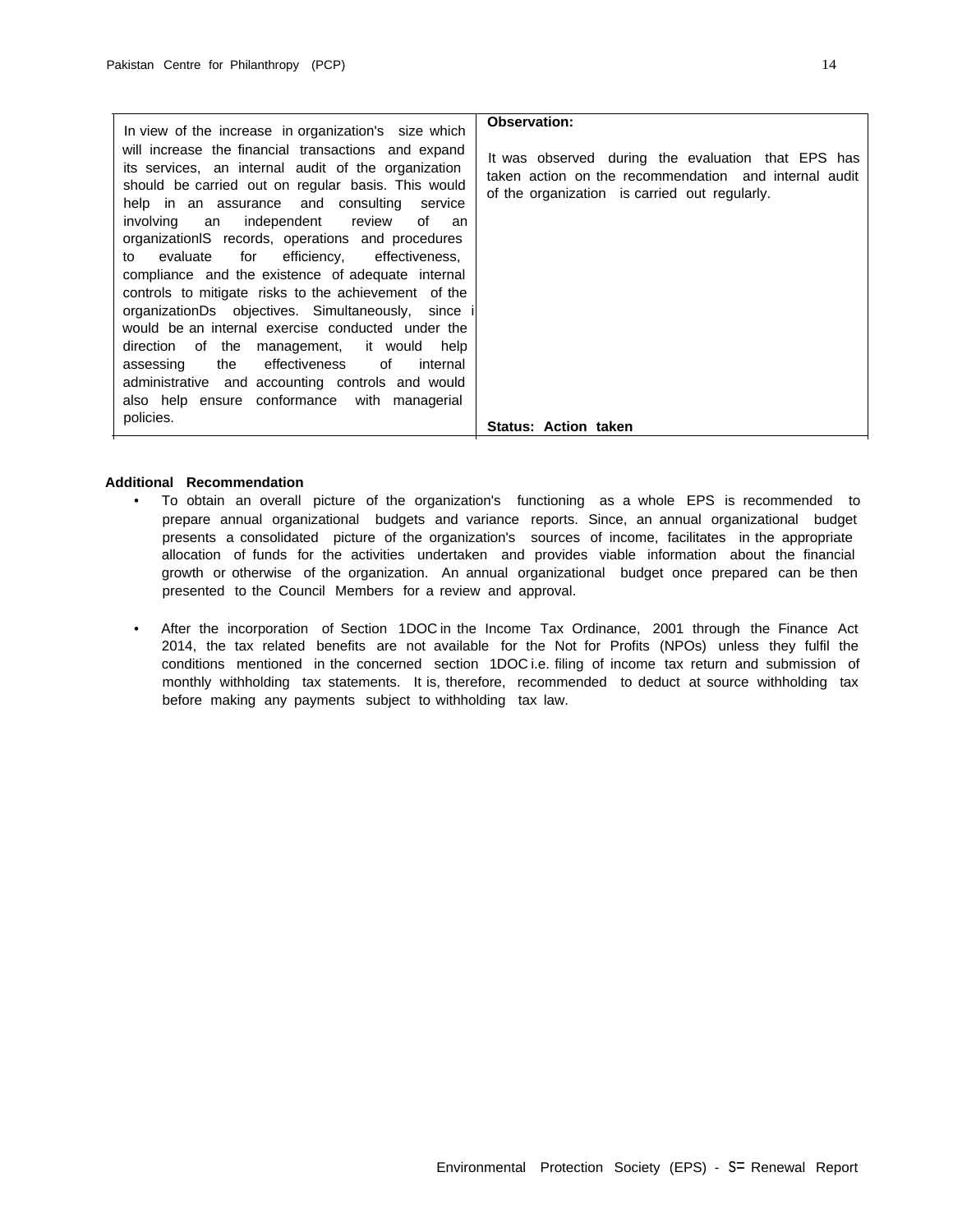## **Programme Delivery**

The success of an organization in meeting its aims and objectives is assessed from its programme delivery. Field evaluation (involving interaction with the staff and review of the documents) has been used as a model to form an opinion. The monitoring system (instruments and tools) were also examined. The main intention of these instruments is to continuously examine and evaluate effectiveness of ongoing activities and preparation accordingly for future programmes.

| <b>Previous Recommendations</b>                                                                                                                                                                                                                                                                                                                                                                                                                                                                                             | <b>Status</b>                                                                                                                                                                                                                                                                                                                                                             |
|-----------------------------------------------------------------------------------------------------------------------------------------------------------------------------------------------------------------------------------------------------------------------------------------------------------------------------------------------------------------------------------------------------------------------------------------------------------------------------------------------------------------------------|---------------------------------------------------------------------------------------------------------------------------------------------------------------------------------------------------------------------------------------------------------------------------------------------------------------------------------------------------------------------------|
| The organization has now been successfully<br>running its programme for 10 years. It is time that<br>an objective evaluation of the organization<br>internal as well as external - be conducted. It is<br>also suggested that the Society develops<br>the<br>practice of conducting internal as well as external<br>evaluation of its undertaken programmes. This will<br>help in identifying the weak areas and will in turn<br>facilitate the organization in making more feasible<br>and foolproof plans for the future. | <b>Observation:</b><br>It is appreciated that the organization has undertaken<br>external as well as internal organizational evaluation.<br><b>Status: Action taken</b>                                                                                                                                                                                                   |
| In view of the diverse nature of the programmes<br>being undertaken by the Society it is advised that<br>the organization develop a more formal monitoring<br>system. In this respect, the organization should<br>develop SMART indicators and then develop and<br>make use of different monitoring tools so as to<br>check the progress and output of the activities<br>undertaken, in light of the devised indicators, on a<br>regular basis.                                                                             | Observation:<br>It is appreciated that in accordance with the previous<br>recommendation<br>the organization<br>has developed<br>SMART indicators for monitoring the performance of its<br>programmes.<br><b>Status: Action taken</b>                                                                                                                                     |
|                                                                                                                                                                                                                                                                                                                                                                                                                                                                                                                             | <b>Observation:</b>                                                                                                                                                                                                                                                                                                                                                       |
| It is appreciated that senior management of EPS is<br>visiting<br>programme<br>regularly<br>areas.<br>It<br>is is<br>recommended that the Council members also visit<br>the programme areas on regular basis. In this way,<br>the board always gets first-hand information about<br>all the field activities of the organization.                                                                                                                                                                                           | It is appreciated that in accordance with the previous<br>council members<br>recommendation the organization's<br>has adopted the practice of visiting programme areas<br>regularly.                                                                                                                                                                                      |
|                                                                                                                                                                                                                                                                                                                                                                                                                                                                                                                             | <b>Status: Action taken</b>                                                                                                                                                                                                                                                                                                                                               |
| It is appreciated that EPS is publishing annual and<br>periodic reports. It is recommended organization<br>needs not concentrate on the overall presentation<br>of the report and allocate a large amount of funds<br>for the purpose. Rather the emphasis should be on<br>the quality of content contained therein. In this<br>respect organization's annual and periodic reports<br>should contain:<br>An overview of its activities<br>undertaken<br>o<br>during the year;                                               | <b>Observation:</b><br>It is appreciated that EPS has continued the practice of<br>preparing annual reports additionally the organization<br>has adopted<br>the<br>practice<br>of ensuring<br>financial<br>transparency<br>by providing details of its income and<br>expenditure.<br>The society is further advisd to make its future plans<br>part of its annual report. |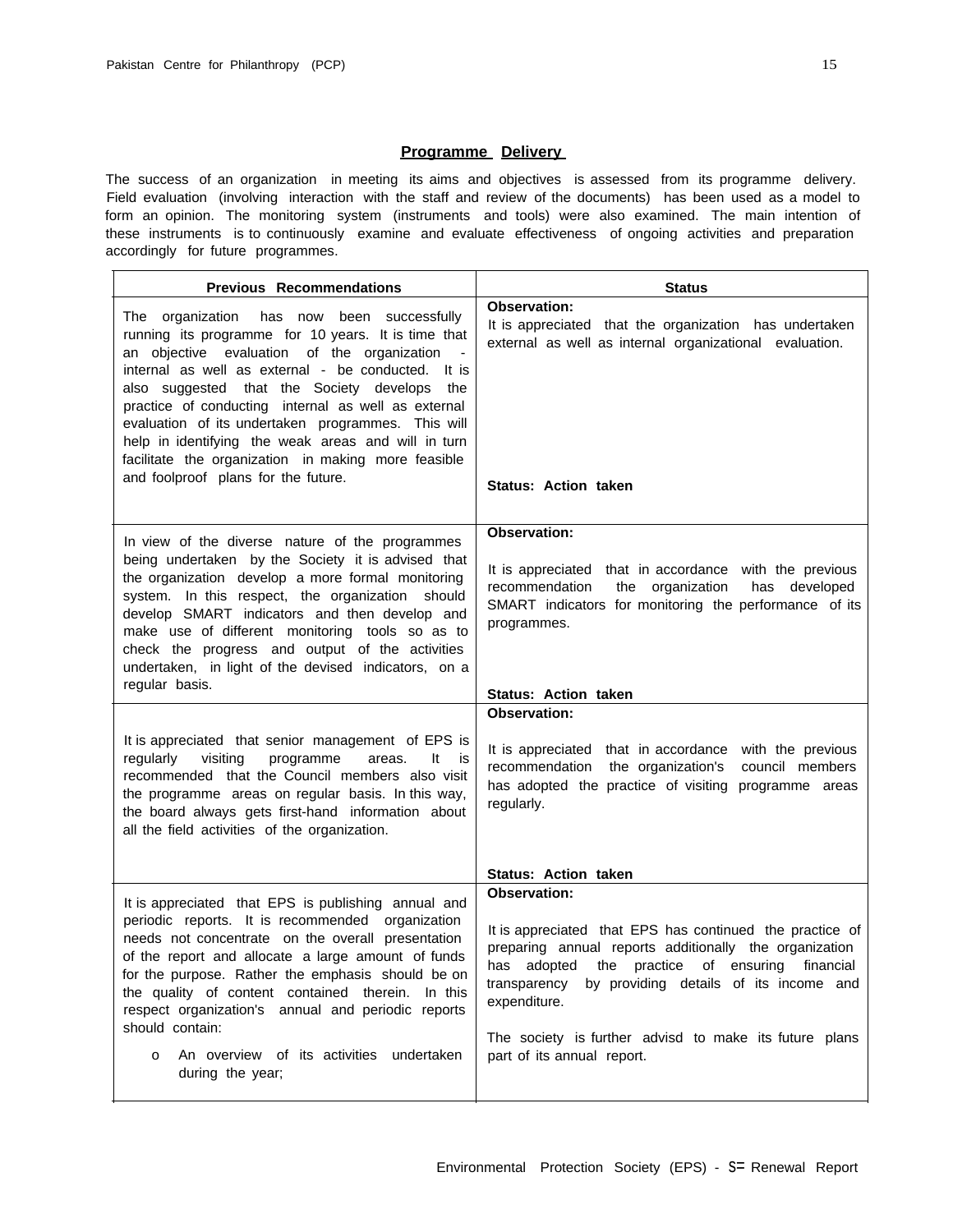| light<br><b>Bring</b><br>to<br>noteworthy<br>any<br>о<br>achievements:                                                                                                                                                                                                                                                                                                                                                                                                                                                                                                                                                                                                                                                                                                        |                                                                                                                                                                              |
|-------------------------------------------------------------------------------------------------------------------------------------------------------------------------------------------------------------------------------------------------------------------------------------------------------------------------------------------------------------------------------------------------------------------------------------------------------------------------------------------------------------------------------------------------------------------------------------------------------------------------------------------------------------------------------------------------------------------------------------------------------------------------------|------------------------------------------------------------------------------------------------------------------------------------------------------------------------------|
| Clearly outline plans for the future;<br>o                                                                                                                                                                                                                                                                                                                                                                                                                                                                                                                                                                                                                                                                                                                                    |                                                                                                                                                                              |
| Ensure financial transparency by providing<br>o<br>details of organization's annual finances                                                                                                                                                                                                                                                                                                                                                                                                                                                                                                                                                                                                                                                                                  |                                                                                                                                                                              |
| Report the findings of any evaluation that<br>0<br>might have been carried out and                                                                                                                                                                                                                                                                                                                                                                                                                                                                                                                                                                                                                                                                                            |                                                                                                                                                                              |
| Highlight the feedback received from its<br>o<br>beneficiaries                                                                                                                                                                                                                                                                                                                                                                                                                                                                                                                                                                                                                                                                                                                |                                                                                                                                                                              |
| Organization instead of formally printing its annual<br>reports may even consider placing them on its<br>website for wider public dissemination. The annual,<br>quarterly or monthly reports of the organizations<br>are the manifestation of their performance. They<br>give a chance<br>review<br>the<br>work of<br>the<br>to<br>organizations.<br>These<br>update<br>the<br>reports<br>stakeholders on its programmes as well.                                                                                                                                                                                                                                                                                                                                             | Status: Partial action taken                                                                                                                                                 |
| The Organization is advised to prepare a long-term<br>operational plan. The operational plan (OP) is both<br>the first and the last step in preparing<br>an<br>operational activity. As the first step, the OP<br>provides a plan for resource allocation; as the last<br>step, the OP may be modified to reflect policy<br>decisions or financial changes made during the<br>budget development process. Operational plans<br>should be prepared by the people who will be<br>involved in implementation. There is often a need<br>cross-departmental<br>for significant<br>dialogue<br>as<br>plans created by one part of the organization<br>have implications<br>inevitably<br>for<br>other<br>parts.<br>Operational plans should contain:<br>clear objectives<br>$\cdot$ | <b>Observation:</b><br>with the previous<br>It is appreciated that in accordance<br>recommendation<br>the organization<br>has prepared<br>a<br>comprehensive long term plan. |
| activities to be delivered<br>$\Lambda$<br>$\Lambda$<br>quality standards<br>$\Lambda$<br>desired outcomes<br>$\cdot$<br>staffing and resource requirements<br>implementation timetables<br>$\cdot$<br>a process for monitoring progress.<br>$\cdot$                                                                                                                                                                                                                                                                                                                                                                                                                                                                                                                          | <b>Status: Action taken</b>                                                                                                                                                  |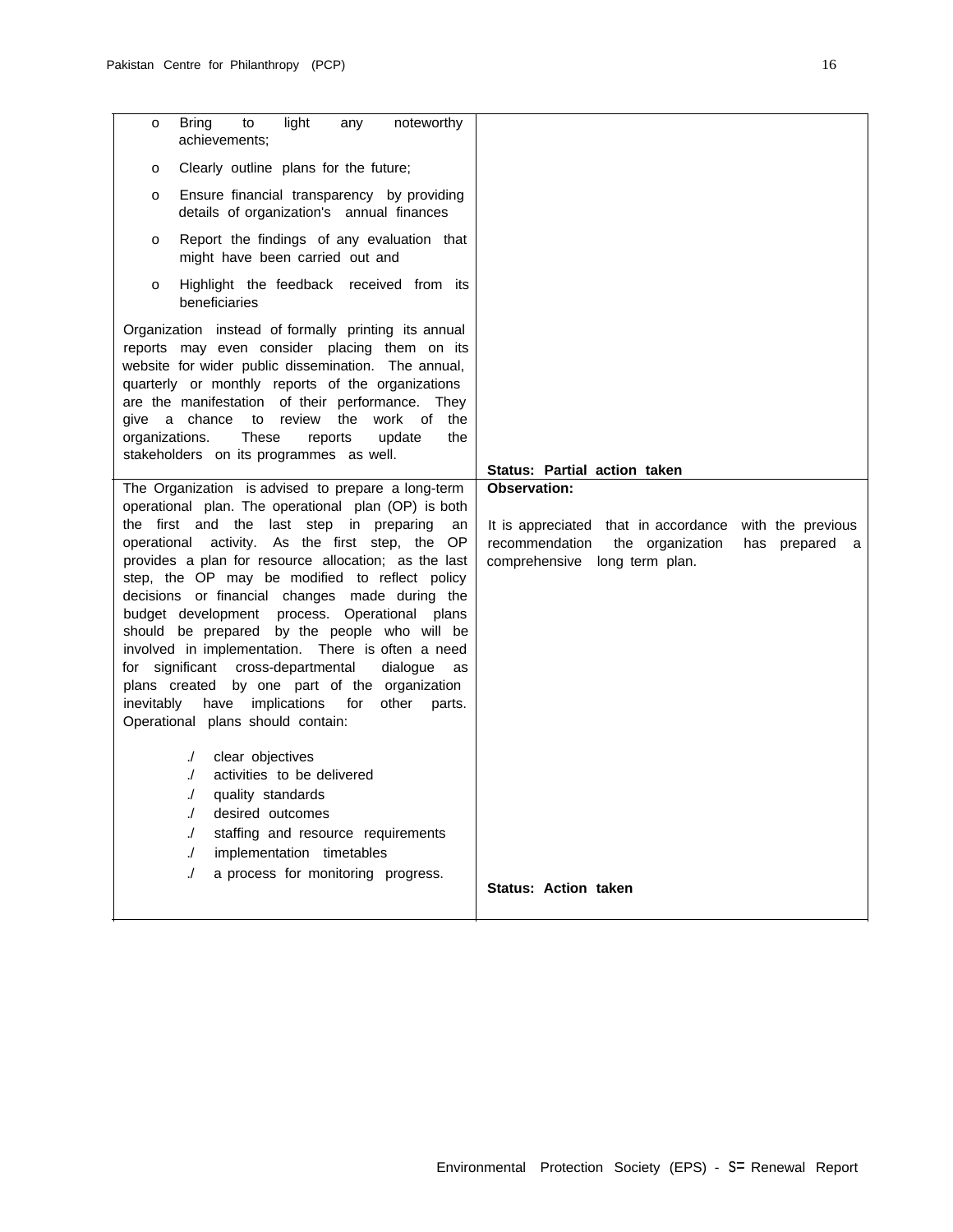### FINANCIAL HIGHLIGHTS

| Environmental<br>Society<br>Protection<br>Highlights<br>Financial |                          |                          |                              |  |  |  |  |
|-------------------------------------------------------------------|--------------------------|--------------------------|------------------------------|--|--|--|--|
| For the year 2016,2015 and 2014                                   |                          |                          |                              |  |  |  |  |
| Description<br>2016 (Rs)<br>2014 (Rs)<br>2015 (Rs)                |                          |                          |                              |  |  |  |  |
| Income                                                            |                          |                          |                              |  |  |  |  |
| Grants Related to Income(Restricted<br>funds)                     |                          |                          |                              |  |  |  |  |
| Opening Balance                                                   | $\overline{\phantom{0}}$ | 37,842,805               | 31,214,612                   |  |  |  |  |
| DWHH Pak 1050 EM                                                  |                          | $\qquad \qquad -$        | 4,882,450                    |  |  |  |  |
| DWHH Pak 1050 BMZ                                                 | $\overline{\phantom{0}}$ | $\overline{\phantom{a}}$ | 5,701,851                    |  |  |  |  |
| PPAF Disability New                                               |                          | $\overline{\phantom{a}}$ | 44,173,211                   |  |  |  |  |
| LEP                                                               |                          |                          | 3,462,345                    |  |  |  |  |
| <b>LACIP-KFW</b>                                                  |                          | 44,286,701               | 61,340,969                   |  |  |  |  |
| <b>Transition Shelter</b>                                         | 26,604,800               | 2,687,000                |                              |  |  |  |  |
| <b>SDC</b>                                                        |                          | 1,410,646                | 10,043,772                   |  |  |  |  |
| <b>WAP</b>                                                        |                          | 14,972,784               | 2,844,500                    |  |  |  |  |
| <b>KARCPP</b>                                                     | 2,927,940                |                          |                              |  |  |  |  |
| LEED                                                              | 55,627,039               | 15,476,219               | 26,791,781                   |  |  |  |  |
| Water Aid                                                         | 17,270,759               | $\overline{\phantom{a}}$ |                              |  |  |  |  |
| <b>PPR</b>                                                        | 156,597,191              | 66,822,873               |                              |  |  |  |  |
| PM-IFL                                                            | 5,733,491                | 45,100,000               | 16,500,000                   |  |  |  |  |
| ID                                                                |                          | 6,934,299                | 1,618,133                    |  |  |  |  |
| CPI                                                               |                          | 11,500,000               |                              |  |  |  |  |
| Digital hub                                                       |                          | 1,905,700                |                              |  |  |  |  |
| Less: Transferred to restricted funds                             |                          | (102, 213, 220)          | (37, 842, 805)               |  |  |  |  |
| Unspent grant repaid to donor                                     |                          | (832, 252)               |                              |  |  |  |  |
| Profit on projects bank accounts                                  |                          | 1,641,247                | 2,511,000                    |  |  |  |  |
| EPS Income (Unrestricted<br>Funds)                                |                          |                          |                              |  |  |  |  |
| General Donations                                                 | 13,088,000               | 8,103,650                | 3,835,000                    |  |  |  |  |
| Projects Contribution                                             | 6,807,722                | 4,778,542                | 3,018,660                    |  |  |  |  |
| Membership fee                                                    | 3,600                    | 2,550                    | 8,750                        |  |  |  |  |
| Eps Endowment fund                                                | 1,500,021                | 1,610,629                | 2,986,883                    |  |  |  |  |
| Miscellaneous Income                                              | 996,090                  | 637,000                  | 21,043                       |  |  |  |  |
| Exchange gain/loss                                                |                          | $\overline{\phantom{a}}$ | 15,058                       |  |  |  |  |
| Bank Profit                                                       | 132,899                  | 24,658                   |                              |  |  |  |  |
| Gain on sale of Vehicle                                           | 914,344                  | $\overline{\phantom{a}}$ | $\qquad \qquad \blacksquare$ |  |  |  |  |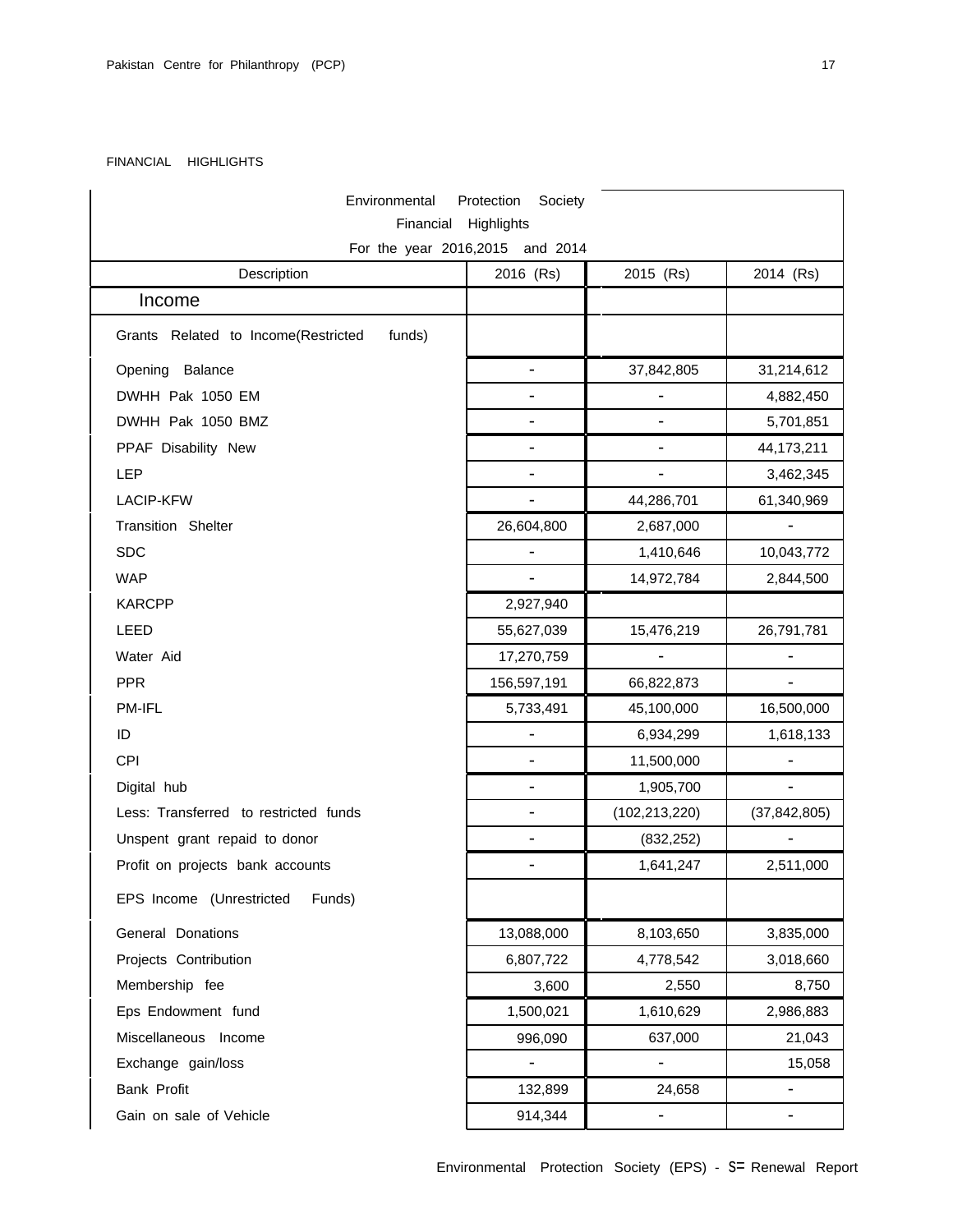| Gain on sale of land                               | 12,794,090         |                          |                          |  |
|----------------------------------------------------|--------------------|--------------------------|--------------------------|--|
| Grant related to income relized                    | 768,329            | 1,276,171                | 1,598,872                |  |
| Total Income                                       | 301,766,315        | 163,968,002              | 184,726,085              |  |
| <b>Expenditure</b>                                 |                    |                          |                          |  |
|                                                    |                    |                          |                          |  |
| Program Cost                                       |                    |                          |                          |  |
| <b>Salaries</b>                                    | 33,747,212         | 20,603,126               | 22,912,944               |  |
| Endowment Fund                                     | 1,518,680          | 2,726,562                | 3,211,489                |  |
| Staff insurance                                    |                    | $\overline{\phantom{a}}$ | 219,603                  |  |
| Loan disbursed                                     |                    | $\overline{\phantom{0}}$ | 2,395,000                |  |
| Skilled and Unskilled workers                      | 25,922             | 18,990                   | 3,332,000                |  |
| Construction & material cost                       | 81,555,174         | 61,368,733               | 61,629,215               |  |
| Seminars, workshops and Hygiene sessions           | 6,941,412          | 1,009,702                | 66,000                   |  |
| Proposal development and sanitation analysis       | 506,300            | 228,400                  | 70,000                   |  |
| Contingencies                                      | $\overline{a}$     | $\overline{\phantom{a}}$ | 790,968                  |  |
| Distribution of livestock to ultra vulnerable poor | 52,026,982         | 17,527,003               | 24,312,855               |  |
| Office supplies                                    | 1,676,654          | 1,496,001                | 945,377                  |  |
| Training capacity building/TOTs                    |                    | 31,061,881               | 22,959,881               |  |
| Transportation cost                                | 1,170,000          | $\overline{\phantom{0}}$ | 390,548                  |  |
| Office/IT equipment                                | 12,796,681         | 1,512,326                | 630,190                  |  |
| Office rental and warehouse cost                   | 1,751,396          | 1,290,966                | 1,314,000                |  |
| Utilities/Communication<br>cost                    | 308,950<br>255,982 |                          | 366,986                  |  |
| Audit charges                                      | $\overline{a}$     | $\overline{a}$           | 180,000                  |  |
| Vehicle rentals                                    | 5,292,775          | 3,029,613<br>3,508,000   |                          |  |
| Vehicle POL and maintenance                        | 4,684,663          | 2,610,517                | 4,072,869                |  |
| Other activities for Disables                      |                    | $\overline{\phantom{a}}$ | 865,400                  |  |
| Publications and video cost                        | 1,106,920          | 984,500                  | 522,000                  |  |
| Camps (Assistive Devices)                          |                    | $\overline{\phantom{0}}$ | 18,306,790               |  |
| Relief Activities/ Special Initiatives             |                    |                          | 265,805                  |  |
| Staff trainings expense                            | 2,413,969          | $\overline{\phantom{0}}$ | $\overline{\phantom{0}}$ |  |
| Community trainings and wage compensation          | 44,399,045         |                          |                          |  |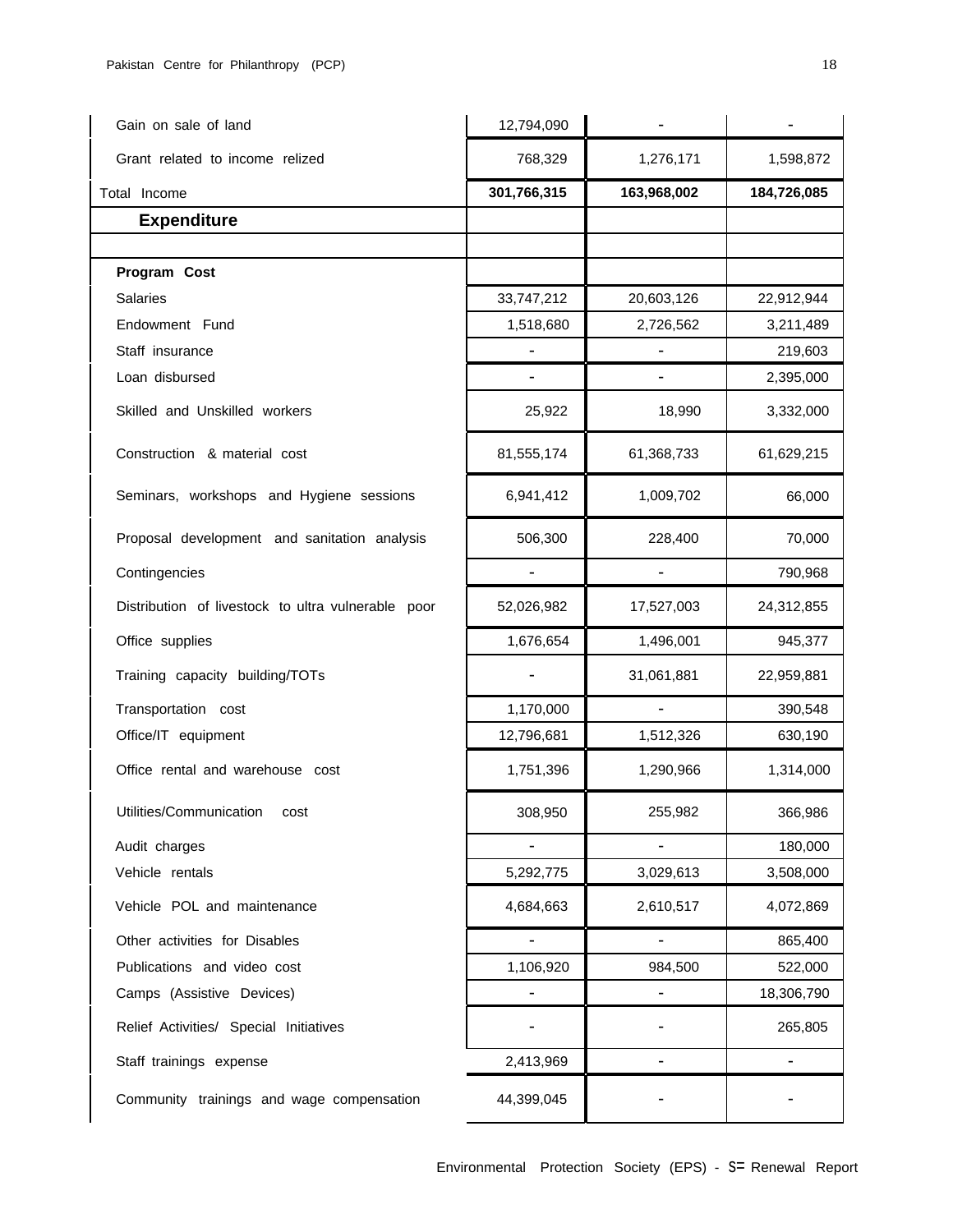| Surplus for the year                                     | 25,302,664     | 5,360,427                | 2,540,823     |
|----------------------------------------------------------|----------------|--------------------------|---------------|
| <b>Total Expenditure</b>                                 | 276,463,651    | 158,607,575              | 182, 185, 262 |
| Amortization on intangible assets                        | 5,294          | 5,573                    | 5,862         |
| Depreciation on property and equipment                   | 1,494,901      | 1,406,445                | 1,756,119     |
| Bank Charges                                             | 200            | -                        |               |
| Publications and video cost                              | 102,675        |                          |               |
| Advertisement                                            | 18,700         | $\overline{\phantom{0}}$ |               |
| Membership & Renewal of EPS                              | 16,325         | 5,850                    |               |
| Miscellaneous                                            | 168,000        | 10,600                   | 5,475         |
| Seminars, workshops and Hygiene sessions                 | 80,750         | 37,460                   | 56,585        |
| Consultancy fee                                          | $\overline{a}$ | $\overline{\phantom{a}}$ | 20,000        |
| Proposal Dev & Situation Analysis                        |                | 29,850                   | 90,000        |
| Audit charges                                            | 140,000        | 195,000                  | 140,000       |
| Publications and video cost                              |                |                          | 38,710        |
| Office supplies                                          | 174,610        | 101,955                  | 179,193       |
| Office and Warehouse rent                                | 1,260,000      | 1,130,000                | 432,000       |
| Contingencies                                            |                | 81,975                   | 219,176       |
| Entertainment                                            | 154,761        | 144,483                  | 92,668        |
| Meetings                                                 | 142,432        | 139,387                  | 109,932       |
| General repairs and maintenance                          | 65,564         | 151,030                  | 121,958       |
| POL & maintenance                                        | 327,658        | 838,270                  | 403,546       |
| Utilities/Communication<br>cost                          | 214,732        | 114,381                  | 107,878       |
| Salaries & benefits                                      | 7,335,829      | 6,680,514                | 5,138,240     |
| Administrative<br><b>Expenses</b>                        |                |                          |               |
| Meetings                                                 | 185,765        | 14,100                   |               |
| Students research support/Proj Evaluation<br>Consultancy | 2,061,600      | 540,000<br>563,600       |               |
|                                                          |                |                          |               |
| Furniture and Fixture expenses                           | 188,600        | 692,800                  |               |
| Hygiene Kits (Medicines for CD)                          | 5,838,530      |                          |               |
| Livelihood Trainings                                     | 4,563,990      |                          |               |

Rafaqat Mansha Mohsin Dossani Masoom & Co (OCR Rated Firm) House # 76 E/1 Rehman Baba Road University Town Peshawar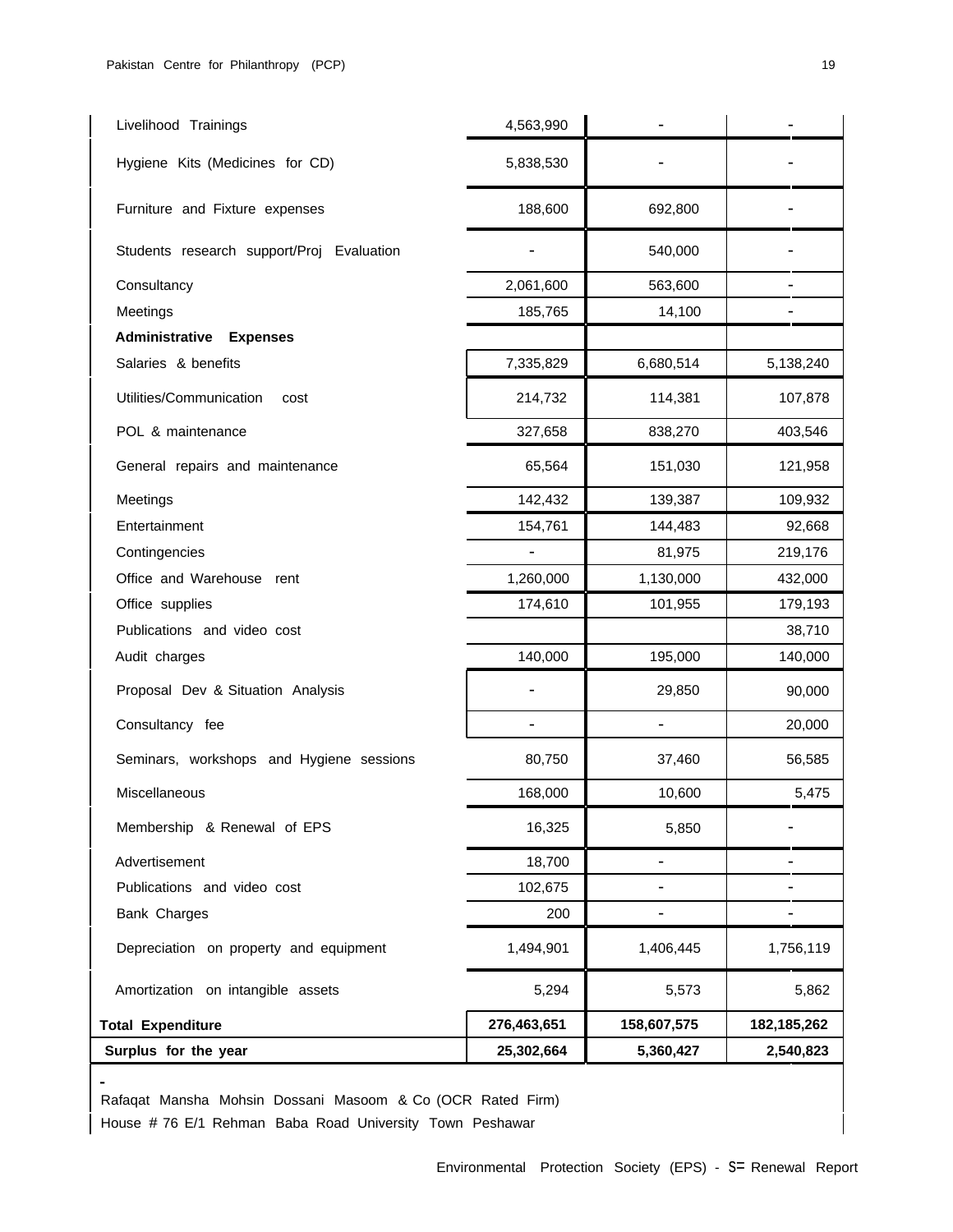**I** Pakistan

| <b>Status of Tax Compliance (Details)</b>                                   |              |                |              |               |               |                |  |
|-----------------------------------------------------------------------------|--------------|----------------|--------------|---------------|---------------|----------------|--|
|                                                                             | 2016         |                | 2015         |               | 2014          |                |  |
| SALARIES(Within 50% Limit)                                                  | Amount (Rs.) | $\%$           | Amount (Rs.) | $\%$          | Amount (Rs.)  | $\%$           |  |
| <b>Total Receipts</b>                                                       | 301,766,315  |                | 163,968,002  |               | 184,726,085   |                |  |
| <b>Total Salaries</b>                                                       | 41,083,041   | 14             | 27,283,640   | 17            | 28,051,184    | 15             |  |
| <b>Total Expenses</b>                                                       | 276,463,651  |                | 158,607,575  |               | 182, 185, 262 |                |  |
| <b>ADMINISTRATION &amp; MANAGEMENT</b><br><b>EXPENSES(Within 15% Limit)</b> |              |                |              |               |               |                |  |
| <b>Total Receipts</b>                                                       | 301,766,315  |                | 163,968,002  |               | 184,726,085   |                |  |
| <b>Total Administration</b><br>& Management<br><b>Expenses</b>              | 10,202,236   | $\mathfrak{Z}$ | 9,660,755    | 6             | 7,155,357     | $\overline{4}$ |  |
| <b>Total Expenses</b>                                                       | 276,463,651  |                | 158,607,575  | 182, 185, 262 |               |                |  |
| SURPLUS (Up to 25% Limit)                                                   |              |                |              |               |               |                |  |
| <b>Total Receipts</b>                                                       | 301,766,315  |                | 163,968,002  |               | 184,726,085   |                |  |
| <b>Total Expenses</b>                                                       | 276,463,651  | 8              | 158,607,575  | 3             | 182, 185, 262 | 1              |  |
| Total Surplus of the years                                                  | 25,302,664   | 5,360,427      |              | 2,540,823     |               |                |  |

**FINANCIAL CRITIQUE**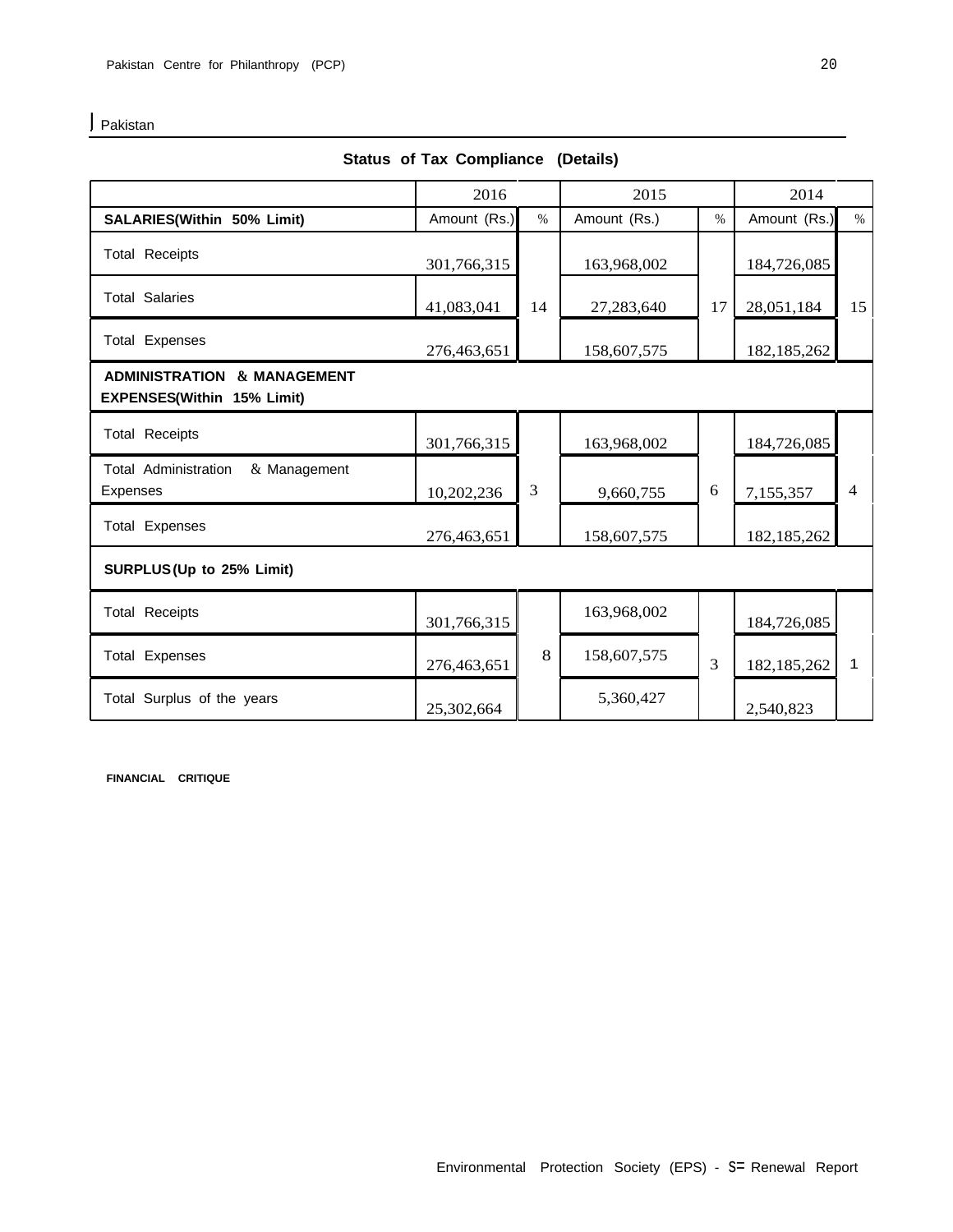#### **ANNEXURE-A**

#### **Desk Review**

Desk review of submitted documents is an important first step in the evaluation process. By review of available information, team prepares itself for conducting filed evaluation. Desk review helps the evaluation team to have a basic understanding about the organisation's objectives, programmes, partners, etc. Importantly, certain gaps might also be identified at this stage, which can further be probed during field evaluation.

A detailed list of all documents that formed part of desk review in EPS case is given as under:

- 1. Memorandum of Association of EPS
- 2. Copy of registration Certificate of EPS
- 3. List of Council
- 4. Minutes of Council Meetings for last three years
- 5. Annual Audit Reports for last three years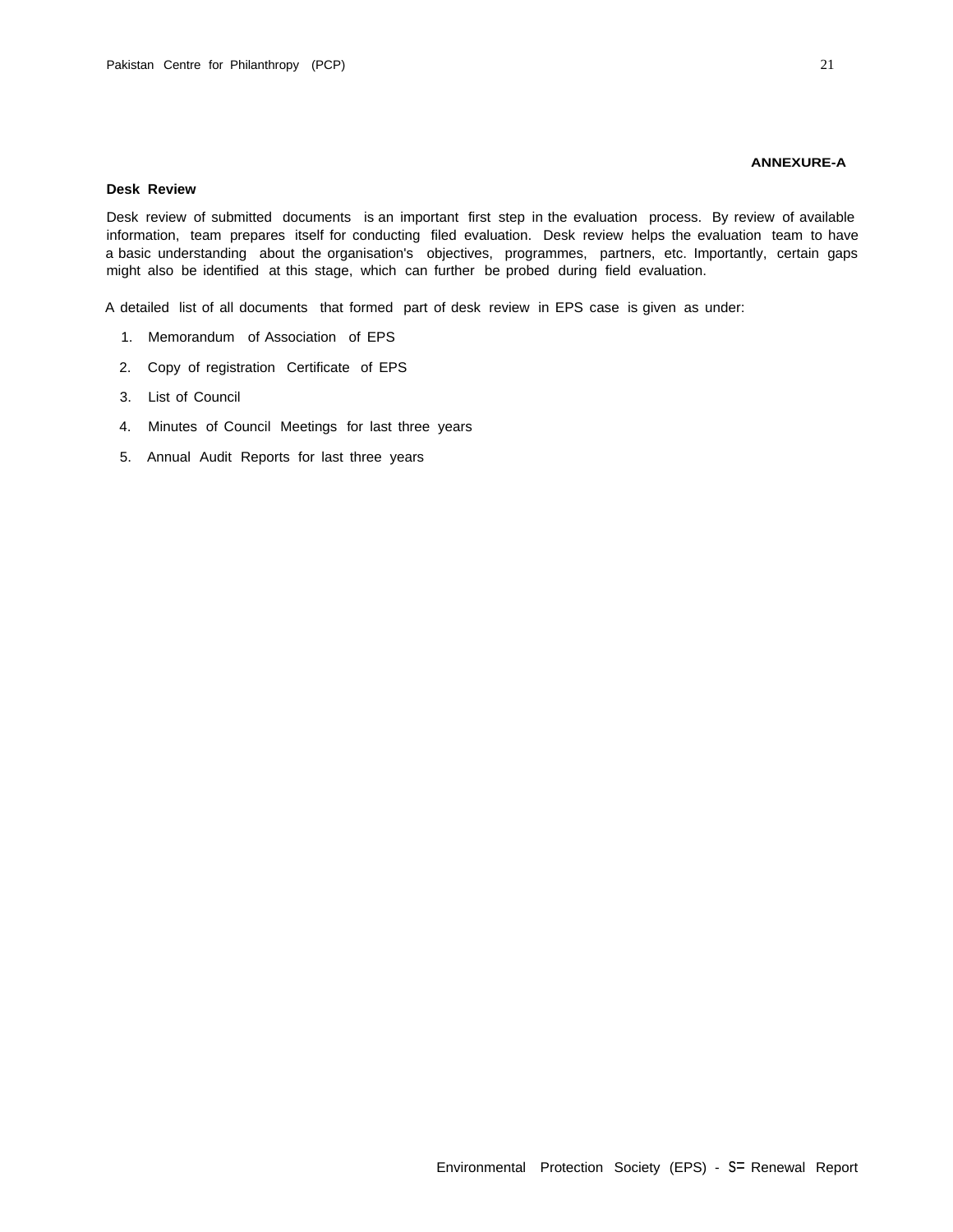#### **ANNEXURE- B**

#### **Objectives of Certification/Evaluation**

PCP certification/evaluation process examines the operations of organization in the light of objectives as stated in the governing document of the organization and certifies that the organization meets the requirements as per the set standards agreed with the FBR.

Certification is based on an objective, professional and critical evaluation. It is aimed at enhancing an organization's credibility as a non-profit organization, increasing its organizational capacity to streamline and improve its systems, helping in diversifying its resource base and facilitating in obtaining tax benefits from the Government of Pakistan (under section 2 (36) read with section 61,100 (C) and section 159 of the Income Tax Ordinance, 2001). The profiles of certified organizations are included in the directory of certified CSOs "Gateway to Giving", the first of its kind in Pakistan. The profiles (also placed at PCP website) include a brief history of the organization, major programme activities, achievements and all such information that projects the organization as a credible and effective partner.

Non-Profit Organizations are evaluated for certification against standardized parameters in Internal Governance, Financial Management and Programme Delivery as contained in the Certification Model. The evaluation comprising a detailed desk review of organizational documents and visit to its programme areas are conducted. Each category contains a certain number of parameters with each being assigned a score against which a non-profit organization is assessed.

#### **Internal Governance:**

The objective of having an internal governance system is to have clearly drawn out rules on how an organization is to be run, the procedures for daily operations, and interactions of employees with the management and Board of Directors of the organizations. The idea is to institutionalize mechanisms, rules, procedures and means to operationalize organizational interventions. The governance system should 1) ensure transparency and participation in decision making at all levels within the organization, 2) reflect the organization's values and 3) ensure policies in human resource management that would effectively increase an organization's performance.

## **Financial Management:**

What an organization can do depends to a certain extent on the resources available and how they are managed and utilized. A viable civil society organization would have systems and procedures in place to regularly plan or budget to meet financial needs. It would ensure that it has the necessary funds to purchase the goods and services it requires for the smooth functioning of its programmes and subsequently have proper mechanisms in place to record and account all financial transactions.

#### **Programme Delivery:**

The success of an organization in meeting its aims and objectives is assessed from its programme delivery. Field evaluation of organization's programme areas involving interaction with the programme staff and the beneficiaries is used as a model to form an opinion. The monitoring system (instruments and tools) are also examined.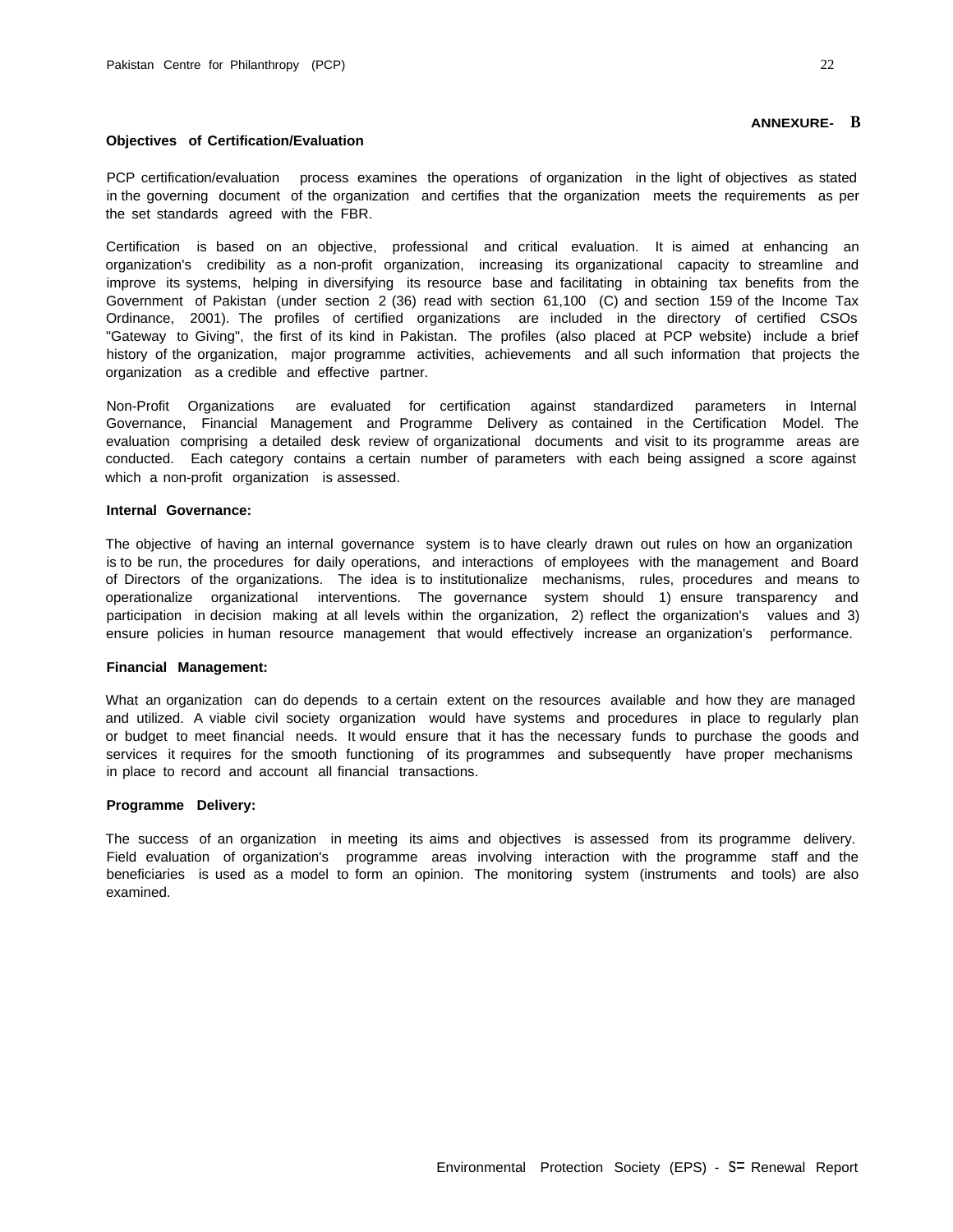**ANNEXURE-C**

## **Organizational Organogram: Environmental Protection Society**

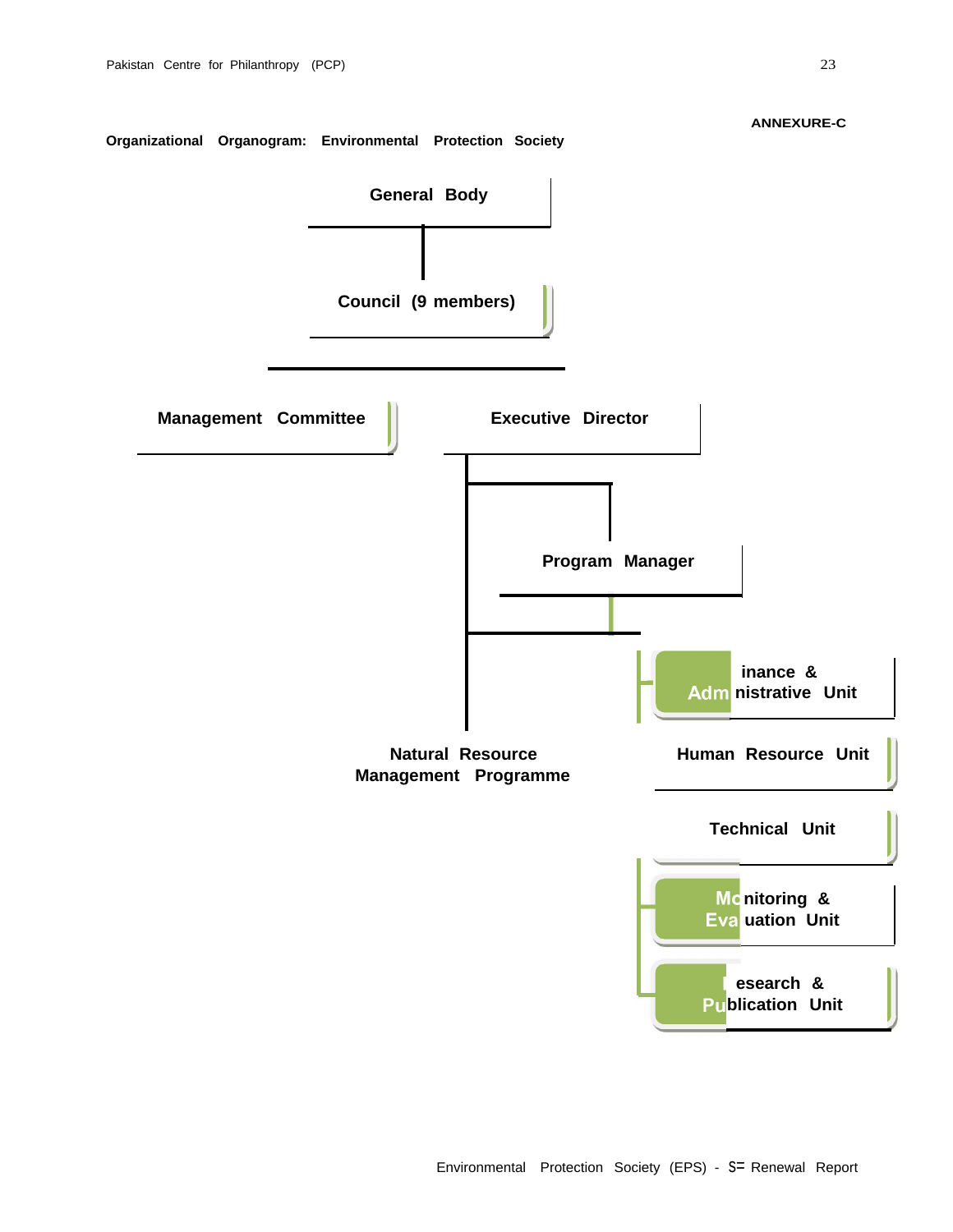#### **Certification Panel**

**Projects Accomplished**

Certification Panel is a body which is independent of PCP's Board. Panel consists of seven (7) members including representatives from civil society, government (EAD & FBR) and eminent citizens. After evaluation, report on findings is presented before the certification Panel for decision. Decision of certification Panel with regards to grant of PCP certification is final.

#### **ANNEXURE-E**

#### **S.No Client Project or Summary** of the assignment **Project Dates Contract Value** 9.1 Custodian of Two Holy Mosques Relief Campaign for Pakistan King Abdulla Relief Campaign for Pakistani People (KARCPP) • Installation of 13 Hand Pumps along with bore hole 11 water supply schemes January 01,2016to December 31,2016 PKR 12,667,01 5 9.2 Water Aid in Pakistan School WASH in Swat • Mobilizing teachers and students. Establishing and improving drinking water sources. • Building and/or rehabilitating toilets and sanitation systems. • Promoting hygiene education by mobilizing teachers and students. • Building capacities of teachers, students and officials of local education department. October 1, 2014 to March 31, 2015 PKR 6,496,000 9.3 Pakistan Poverty Alleviation Fund (PPAF) Program Poverty Reduction for  $\vert \sim$  **Institutional Development** • Number of COs to be revitalized (226) • Number of Cos to be Formed (86) • Number of VOs to be Revitalized (24) • Number of VOs to be Formed (11) • Number of LSOs to be revitalized (02) • Number of VDPs to be developed (35) • Number of UCDPs to be Developed (02) July 2015- Mar 2016 PKR 19,285,50 o • **~ Health Sector** July 2015- • Training of Health CRPs on Health  $\&$  Mar 2016 Hygiene seeking behaviors (6) • Training Sessions at households level through trained CRPs on Health & Hygiene (620) • Training of Health CRPs on Nutrition, WASH & MNCH (6) **PKR** 15,821,90 4

## **ANNEXURE- D**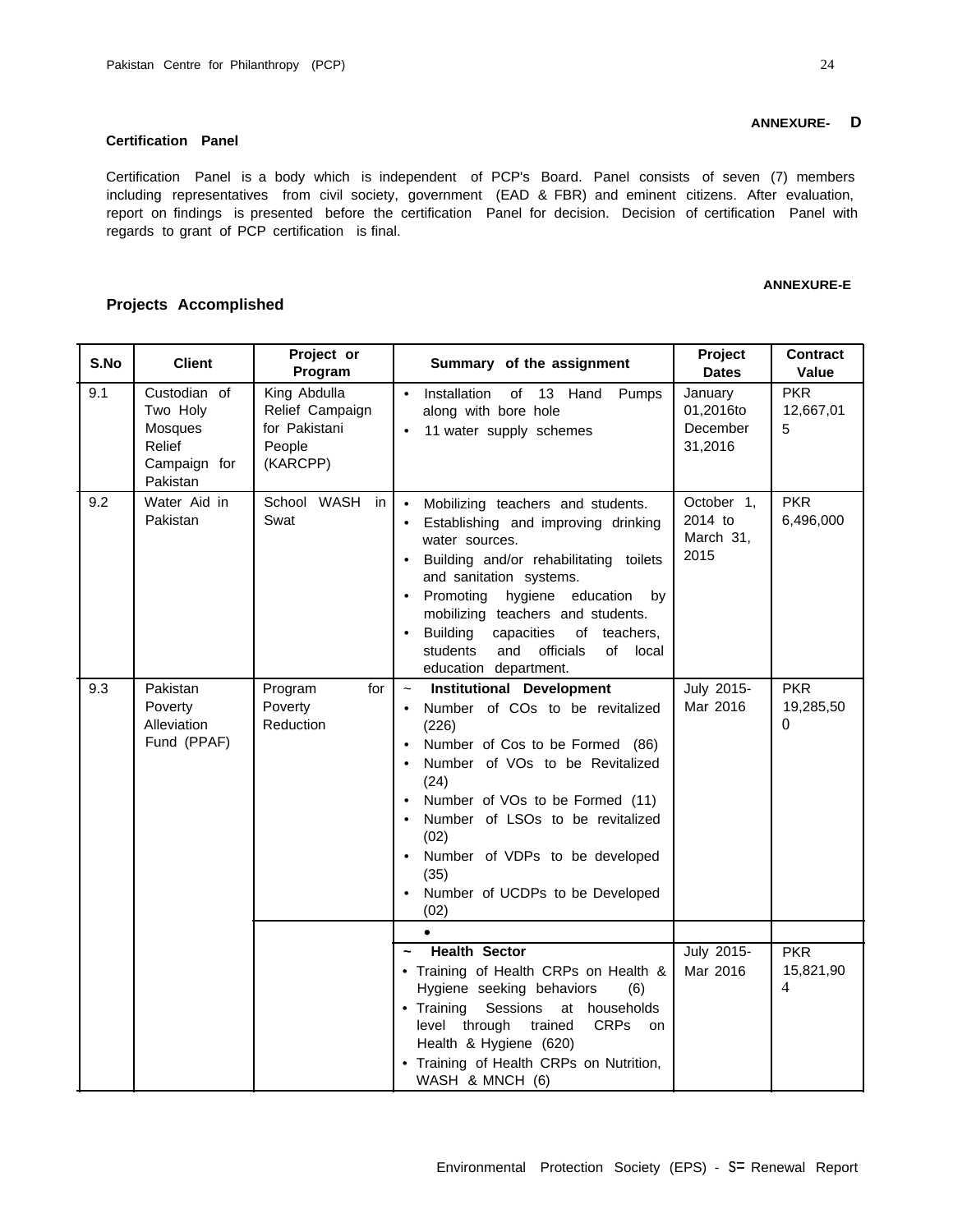| S.No | <b>Client</b> | Project or<br>Program | Summary of the assignment                                                                                                                                                                                                                                                                                                                                                                                                                                                                                                                                                                                                                                                                                                                                                                                                                                                                                                                                                                                                                                                                                                                                                                                           | Project<br><b>Dates</b> | <b>Contract</b><br>Value            |
|------|---------------|-----------------------|---------------------------------------------------------------------------------------------------------------------------------------------------------------------------------------------------------------------------------------------------------------------------------------------------------------------------------------------------------------------------------------------------------------------------------------------------------------------------------------------------------------------------------------------------------------------------------------------------------------------------------------------------------------------------------------------------------------------------------------------------------------------------------------------------------------------------------------------------------------------------------------------------------------------------------------------------------------------------------------------------------------------------------------------------------------------------------------------------------------------------------------------------------------------------------------------------------------------|-------------------------|-------------------------------------|
|      |               |                       | • Training<br>Sessions<br>at households<br>level through trained<br><b>CRPs</b><br>on<br>Nutrition, WASH & MNCH (620)<br>• Training of community<br><b>Midwives</b><br>(4)<br>• Refresher<br>trainings for<br>midwives<br>(14)<br>• Kits for Midwives (14)<br>• Social<br>enterprise<br>trainings<br>to<br>midwives (10)<br>• Equipments and furniture (10)<br>· Clinical waste disposal (10)<br>· Social enterprise trainings<br>around<br>access to health centre (2)<br>• Transport for the access to health<br>centre $(1)$<br>Repair<br>• Renovation<br>&<br>of<br>SHU/Dispensary (2)<br>furniture<br>• Equipments<br>and<br>SHU/Dispensary (2)<br>• Medicines SHU/Dispensary<br>(2)<br>Staff capacity<br>• Technical<br>building<br>SHU/Dispensary (4)<br>• Clinical<br>disposal<br>waste<br>SHU/Dispensary (2)<br>• Campaigns/awareness<br>(Polio<br>vaccination, immunization & WASH)<br>(10)<br>• ODF Latrines HH level on Pilot Basis<br>(90)<br>• IEC Materials for Health, WASH,<br>Nutrition & epidemics (2)<br>• Health<br>&<br>Nutrition<br>sector<br>Development<br>• Round Table (2)<br>• Knowledge<br>management<br>(Documentation<br>& dissemination) (2)<br>· District Development Platform (2) |                         |                                     |
|      |               |                       | <b>Community</b><br>Physical<br>Infrastructure Schemes:<br>of 38 Surveys<br>Preparation<br>Preparation of 38S0Qs<br>Initiation of 38 new Schemes<br>$\bullet$<br>Completion of 38 Schemes<br>in<br>total                                                                                                                                                                                                                                                                                                                                                                                                                                                                                                                                                                                                                                                                                                                                                                                                                                                                                                                                                                                                            | July 2015-<br>Mar 2016  | <b>PKR</b><br>39,560,40<br>$\theta$ |
|      |               |                       | Livelihood<br><b>Enhancement</b><br>and<br>$\tilde{\phantom{a}}$<br><b>Protection</b><br>Sector CRPs Trainings (29)<br>Asset Provision (115)<br>Vocational<br>Technical<br><b>Skills</b><br>Training (130)                                                                                                                                                                                                                                                                                                                                                                                                                                                                                                                                                                                                                                                                                                                                                                                                                                                                                                                                                                                                          | July 2015-<br>Mar 2016  | <b>PKR</b><br>13,581,50<br>0        |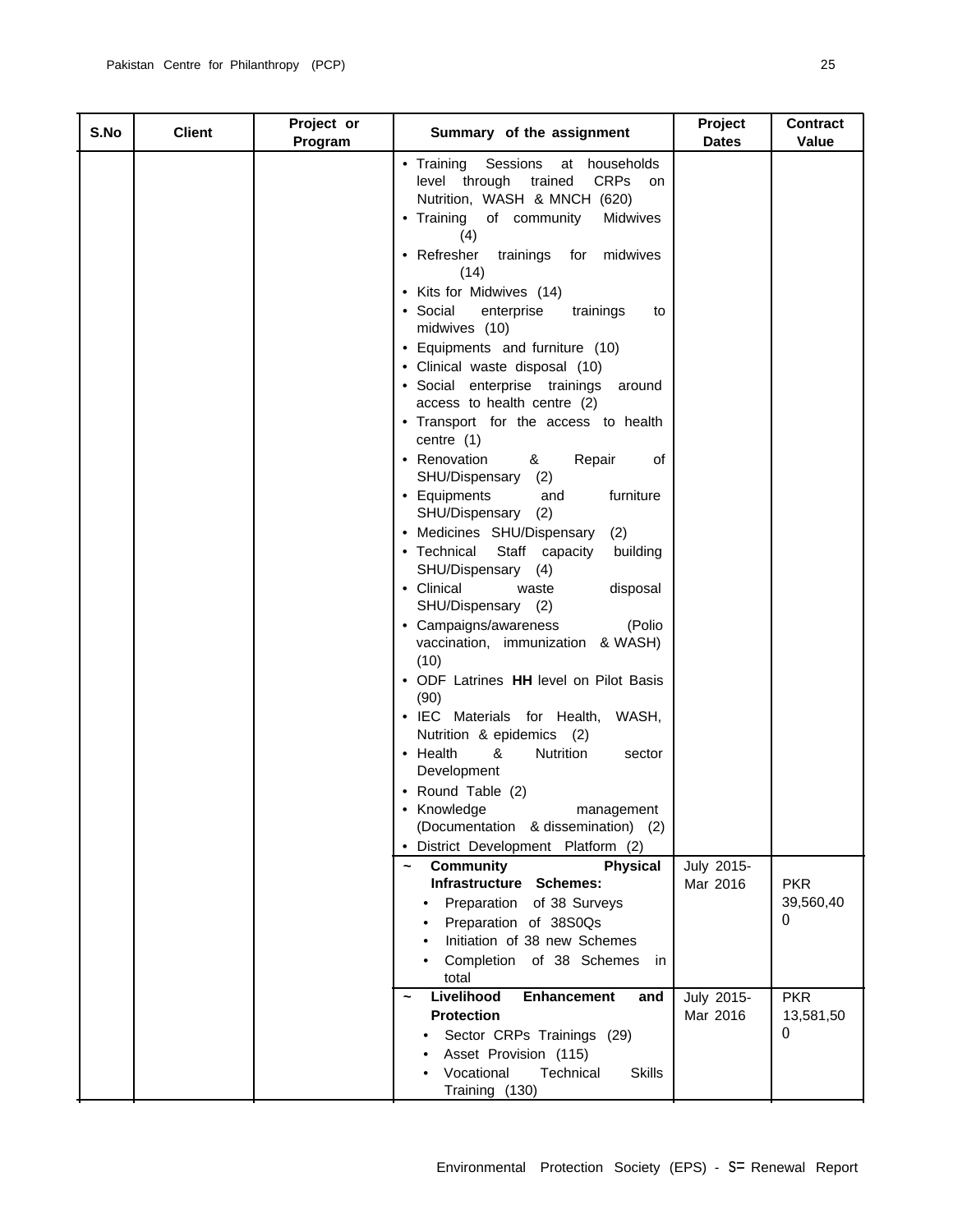| S.No | Client                                            | Project or<br>Program                                                                            | Summary of the assignment                                                                                                                                                                                                                                                                                                                                                                                                                                                                                                                            | Project<br>Dates                                      | Contract<br>Value             |
|------|---------------------------------------------------|--------------------------------------------------------------------------------------------------|------------------------------------------------------------------------------------------------------------------------------------------------------------------------------------------------------------------------------------------------------------------------------------------------------------------------------------------------------------------------------------------------------------------------------------------------------------------------------------------------------------------------------------------------------|-------------------------------------------------------|-------------------------------|
|      |                                                   |                                                                                                  | Networking,<br>Market linkages &<br>٠<br>exposure (32)<br>Capacity Building of Livelihood<br>Institutions (36)                                                                                                                                                                                                                                                                                                                                                                                                                                       |                                                       |                               |
|      |                                                   |                                                                                                  | <b>Education Sector</b><br>CRPs training (08)<br>Awareness Sessions by CRPs<br>(60)<br>School<br>development<br>plan<br>(12)<br>train ings<br>Strengthening PTMCs (20)<br>Stockholders meetings (12)<br>Support to SOP Schools (20)<br>Quality improvement Teachers<br>trainings (27)<br>Establishment coaching centers<br>(06)<br>Utility<br>maintenance<br>cost<br>to<br>schools (07)<br>Teachers quality trainings (14)<br>Infrastructure support to schools<br>(07)<br>School<br>entrepreneur<br>trainings<br>(07)<br>• Events for students (05) | July 2015-<br>Mar 2016                                | <b>PKR</b><br>23,738,49<br>7  |
| 9.4  | Concern<br>Worldwide<br>Rapid Fund                | Transitional<br>Shelter<br>Support<br>Earthquake<br>for<br>Affected Families<br>district Shangla | of 250 Transitional<br>Construction<br>Shelter for Earthquake<br>affected<br>families                                                                                                                                                                                                                                                                                                                                                                                                                                                                | Dec 07,<br>2015 to<br>March 08,<br>2016.              | <b>PKR</b><br>26,873,20<br>0  |
| 9.5  | Pakistan<br>Poverty<br>Alleviation<br>Fund (PPAF) | (A) Creating<br>a<br>positive mass<br>effect<br>in<br>district Buner                             | Community<br>Physical<br>$\tilde{}$<br>Infrastructure (CPI)<br>214<br>physical<br>infrastructure<br>schemes.<br>&<br>Human<br>Institutional<br>Development (HID)<br>Formation and strengthening of<br>277 COs.<br>Formation and strengthening of<br>20 VOs and 2 LSOs                                                                                                                                                                                                                                                                                | Nov1,<br>2012 to<br>April 30,<br>2015                 | <b>PKR</b><br>136,340,0<br>00 |
|      |                                                   | (B) Institutional<br>Development<br>(10)                                                         | Third Tiers Trainings or Activities<br>$\tilde{}$<br>(9)<br>Second<br><b>Tiers</b><br>Trainings<br>or<br>$\tilde{}$<br>Activities (34)<br>Staff Trainings (2)<br>Seminars & Documentary (2)                                                                                                                                                                                                                                                                                                                                                          | October<br>1st, 2013<br>to<br>September<br>30th, 2014 | <b>PKR</b><br>4,300,000       |
|      |                                                   | (C) 10, CPI &<br>LEED Batch<br>62                                                                | Institutional Development<br>Community<br>Resource<br>Persons<br>$\bullet$<br>development (28)<br>Institutional<br>Capacity<br>building<br>around wide range of trainings<br>Pluralism<br>Peace,<br>and<br>Inter<br>Provincial Harmony                                                                                                                                                                                                                                                                                                               | April, 2015<br>to<br>September<br>,2015               | <b>PKR</b><br>27,000,00<br>0  |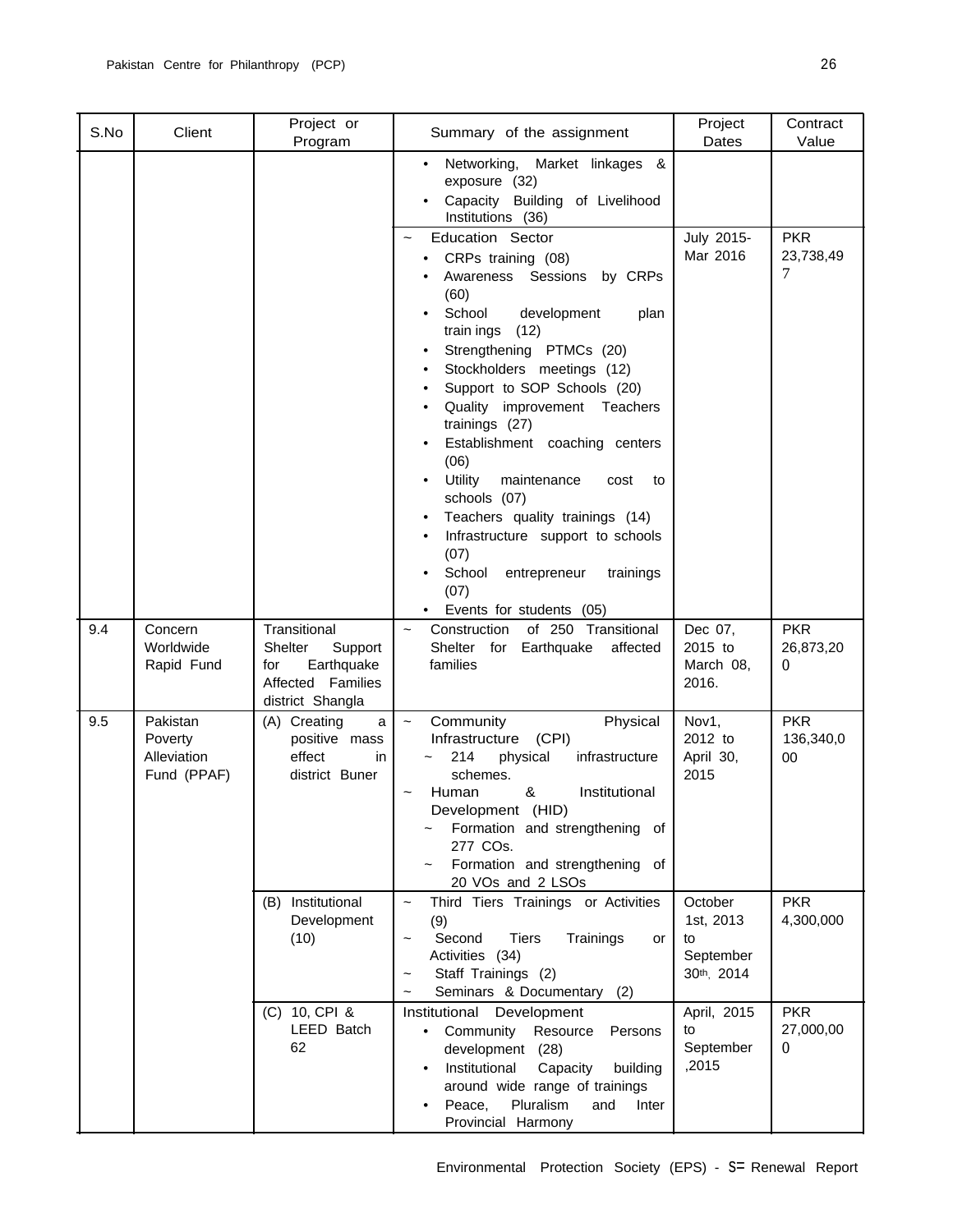| S.No | <b>Client</b>                                       | Project or<br>Program                                                                                   | Summary of the assignment                                                                                                                                                                                                                                                                                                                                                                                                                                                                                                                                                                                                    | Project<br><b>Dates</b>                              | <b>Contract</b><br>Value            |
|------|-----------------------------------------------------|---------------------------------------------------------------------------------------------------------|------------------------------------------------------------------------------------------------------------------------------------------------------------------------------------------------------------------------------------------------------------------------------------------------------------------------------------------------------------------------------------------------------------------------------------------------------------------------------------------------------------------------------------------------------------------------------------------------------------------------------|------------------------------------------------------|-------------------------------------|
|      |                                                     |                                                                                                         | Networking/Platforms<br>$\bullet$<br>Advocacy<br>Staff Trainings<br>Community<br>Re-engagement<br>through CRPs / POs<br><b>CPI</b><br>12 Small<br>scale infrastructure<br>$\bullet$<br>Projects<br><b>LEED</b><br>Provision of Assets to 100 ultra<br>$\bullet$<br>& vulnerable poor<br>Trainings (200)<br>Institutional<br><b>Network</b><br>establishment & Strengthening                                                                                                                                                                                                                                                  |                                                      |                                     |
|      |                                                     | (D) Livelihood<br>&<br>Enterprise<br>Employment<br>Development<br>(IEED)                                | Number of livelihood<br>Investment<br>$\tilde{}$<br>Plans (400<br>Assets<br>Transfer<br>ultra<br>to<br>and<br>$\tilde{\phantom{a}}$<br>vulnerable Poor (400)<br>Short term Training(EDT,<br>AMST,<br><b>CIF</b><br>beneficiaries<br>etc.)<br>(1200)<br>Medium<br>(For<br>Innovative<br>term<br>project and Ideas) (400)<br>long term trainings (20 Pax for<br>Vocational Trainings) (100)<br>Wage compensation<br>(200)<br>ultra<br>poor)                                                                                                                                                                                    | October<br>1st, 2013<br>to<br>December<br>31st, 2014 | <b>PKR</b><br>45,970,00<br>$\Omega$ |
| 9.6  | <b>Swiss</b><br>Development<br>Cooperation<br>(SDC) | Provision<br>of<br>Water<br>Improved<br>Supply<br>Scheme<br>Village<br>to<br>Shokain,<br>Madyan<br>Swat | CIGs linkages (10)<br>$\tilde{}$<br>Formed 04 Water Committees.<br>$\widetilde{\phantom{m}}$<br>37 Health and Hygiene Sessions<br>$\tilde{}$<br>conducted.<br>building events for<br>03 capacity<br>$\tilde{}$<br>community conducted.                                                                                                                                                                                                                                                                                                                                                                                       | December<br>02, 2013 to<br>September<br>30,2014      | <b>PKR</b><br>16,672,73<br>$\Omega$ |
| 8.2  | Water-Aid in<br>Pakistan                            | Girls<br>Friendly<br>WASH in School                                                                     | Provision of Water & Sanitation and<br>Solid Waste Management Facilities<br>Middle/High<br>Girls<br>in 60<br>Govt;<br>Schools<br>Menstrual Hygiene Education<br>Baseline & Feasibility Study around<br>affordable sanitary pads<br>Policy & Plans review<br>around<br>$\bullet$<br>WASH rights & MHM<br>Ensuring sustainable<br>supply chain<br>of Sanitary Pads<br>Advocacy<br>toward<br>policy<br>level<br>change<br><b>MHM</b><br>friendly<br>for<br>environment<br><b>IEC</b><br>materials<br>development<br>&<br>dissemination<br>District WASH forums<br>Capacity<br>building<br>of<br>line<br>departments & community | April<br>01,2015 to<br>March 31,<br>2018             | <b>PKR</b><br>50,861,84<br>3        |